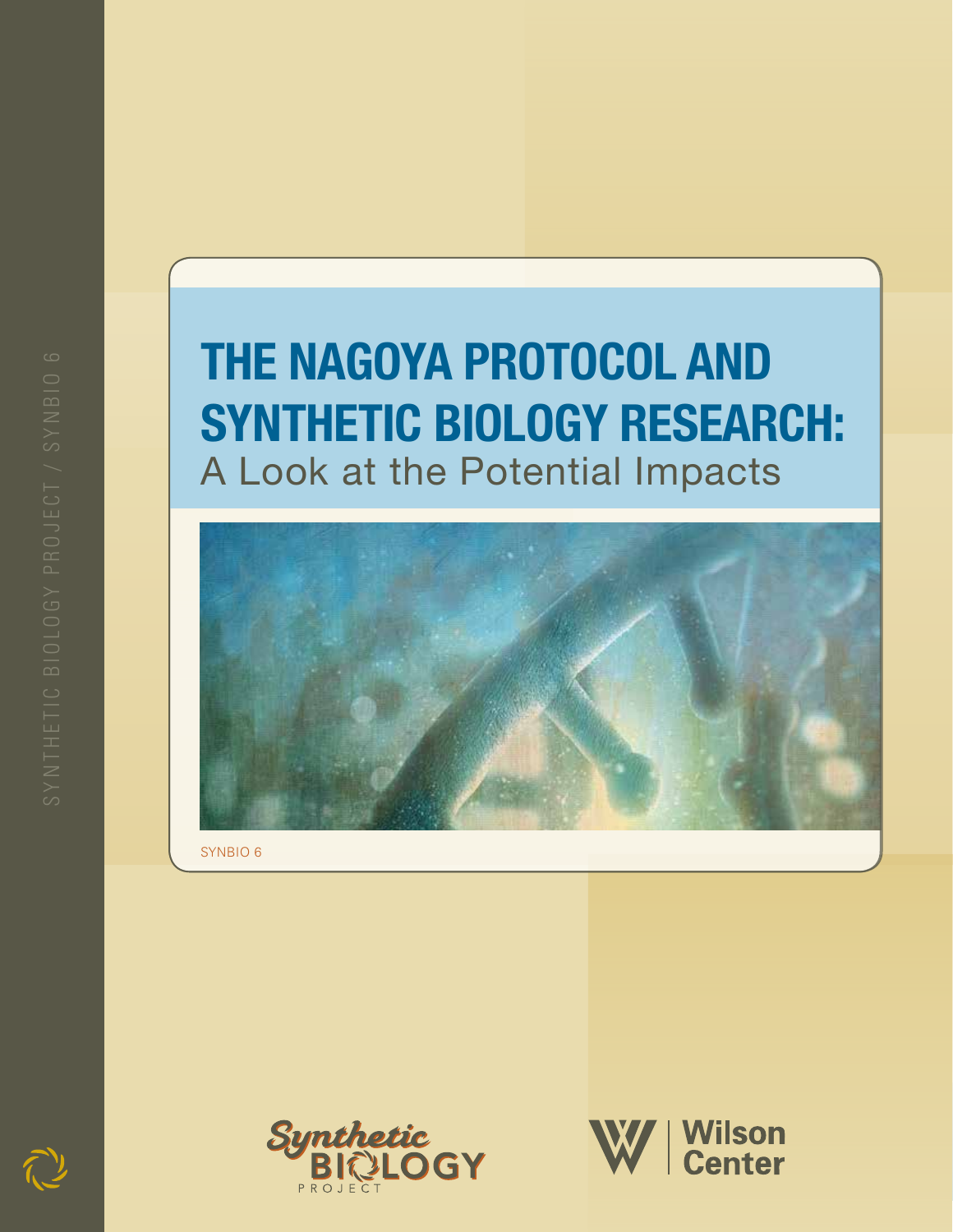# Table of Contents

| BACKGROUND ON THE CONVENTION ON BIOLOGICAL DIVERSITY AND |  |  |
|----------------------------------------------------------|--|--|
|                                                          |  |  |
|                                                          |  |  |
| Legislation Predating the Nagoya Protocol. 16            |  |  |
|                                                          |  |  |
|                                                          |  |  |
|                                                          |  |  |
|                                                          |  |  |
|                                                          |  |  |
|                                                          |  |  |
|                                                          |  |  |

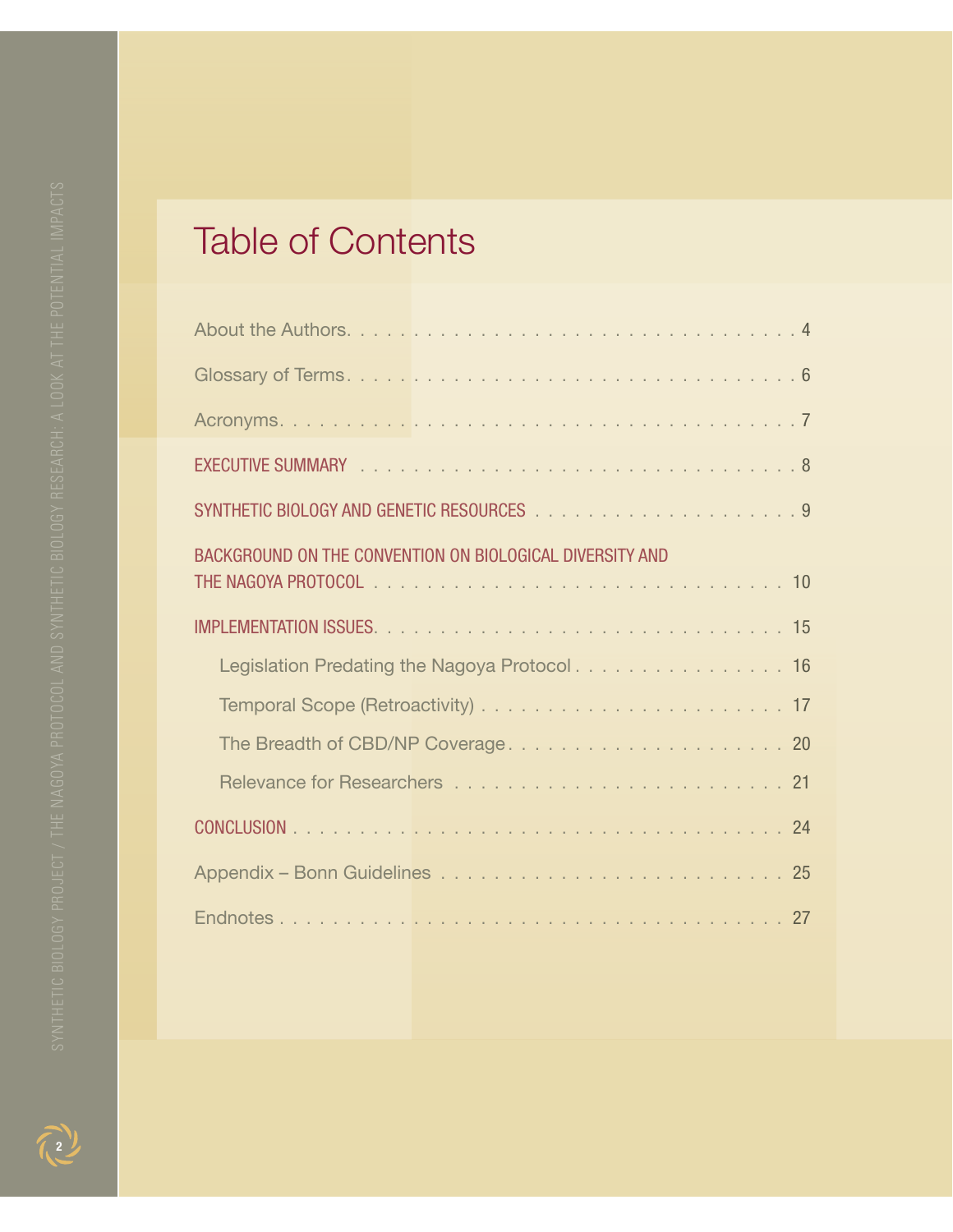# **THE NAGOYA PROTOCOL AND Synthetic Biology Research:** A Look at the Potential Impacts

**Written by**

**Margo A. Bagley,** Professor of Law, University of Virginia School of Law **Arti K. Rai,** Elvin R. Latty Professor, Duke Law School

SYNBIO 6/November 2013

The views expressed are the authors own and do not necessarily represent those of the Woodrow Wilson International Center for Scholars, University of Virginia School of Law, or Duke Law School.

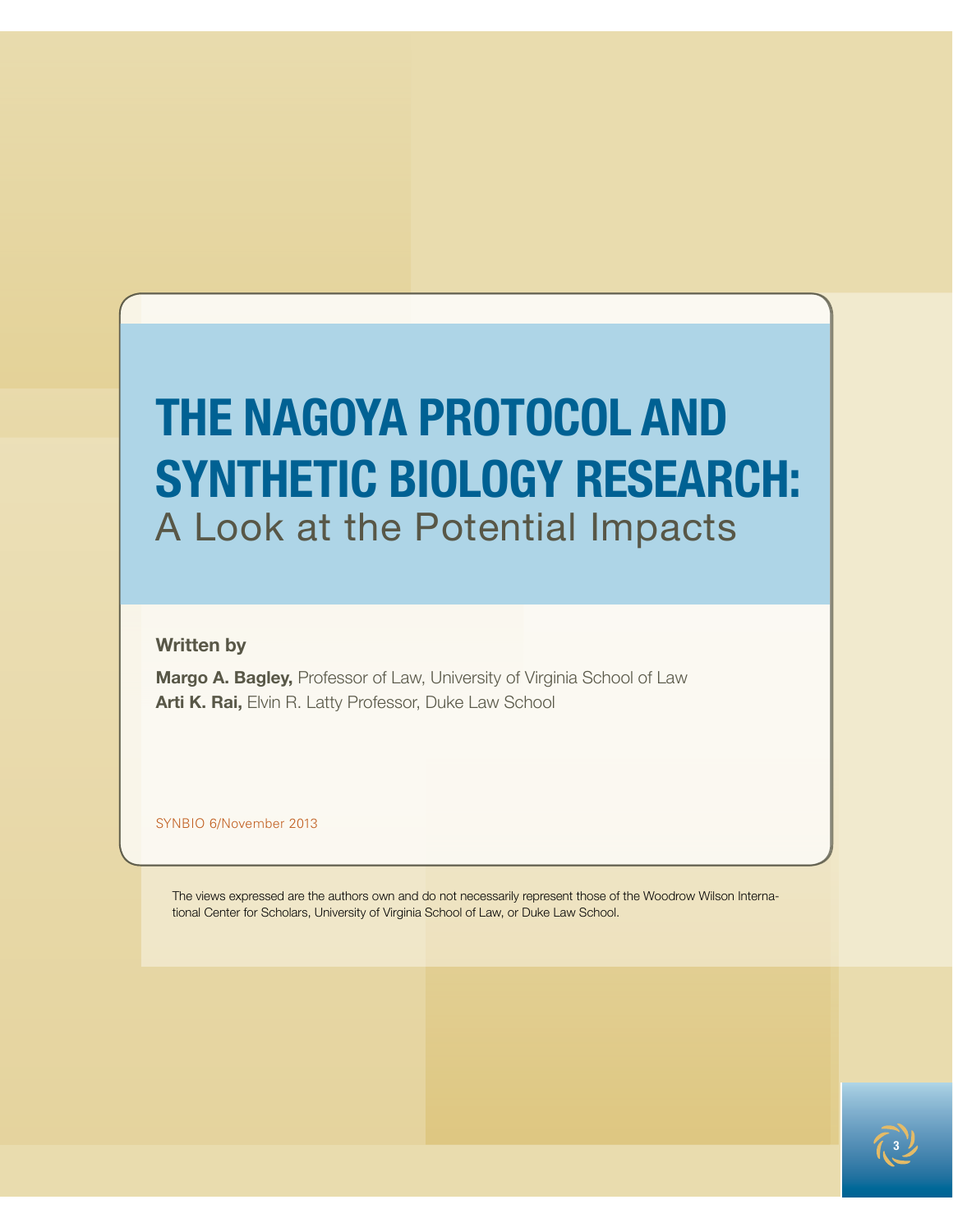# About the Authors

*Margo A. Bagley* is a Professor of Law at the University of Virginia School of Law. Her teaching and writing focus on U.S., international, and comparative patent law issues particularly relating to biotechnology and pharmaceutical protection.

Professor Bagley received her J.D. from Emory University School of Law, where she was a Robert W. Woodruff Fellow, an editor of the *Emory Law Journal*, and was elected to Order of the Coif. She received her B.S. in Chemical Engineering from the University of Wisconsin-Madison and worked for the Procter & Gamble Company and the Coca-Cola Company prior to attending law school and is a co-inventor on a patent for reducedfat peanut butter. Professor Bagley is a member of the Georgia bar and is registered to practice before the United States Patent & Trademark Office. She enjoyed an intellectual property practice with the law firms of Smith, Gambrell & Russell, LLP and Finnegan, Henderson, Farabow, Garrett & Dunner, LLP before joining the Emory Law School faculty in 1999. She joined the University of Virginia School of Law faculty in 2006 and has also been a Visiting Professor at Washington & Lee University School of Law, Singapore Management University, and the National University of Singapore and a lecturer at the Max Planck Institute in Munich, Germany. Professor Bagley is a frequent speaker on patent-law related topics and has taught courses or given presentations at many venues in the United States as well as in the UK, Germany; China, Sweden; Tanzania, Belgium, and Israel. Professor Bagley is a

member of the board of directors of the Public Patent Foundation and also served on the National Academy of Sciences Committee on University Management of Intellectual Property: Lessons from a Generation of Experience, Research, and Dialogue. She also was a member of the Scientific Committee of the 2013 European Policy on Intellectual Property conference in Paris, France.

Professor Bagley's writings include: Margo A. Bagley, Ruth L. Okediji, and Jay A. Erstling, *International Patent Law and Policy*  (West Publishing 2013); *Patent Law in Global Perspectives*, (Ruth L. Okediji & Margo A. Bagley, eds., Oxford University Press, forthcoming, 2014); *Pharmaceutical Data Exclusivity Protection*, book chapter in Drexl Josef and Nari Lee eds. '*Pharmaceutical Innovation, Competition and Patent Law: a Trilateral Perspective*,' (Edward Elgar Publishing, 2013); *The New Invention Creation Boundary in Patent Law*, (51 William & Mary L. Rev. 2009); *The Need for Speed (and Grace): Issues in a First-Inventor-To-File World*, 23 Berkeley Tech. L.J. (2008) (symposium issue); *Patents and Technology Commercialization: Issues and Opportunities*, book chapter in vol. 18, Advances in the Study of Entrepreneurship, Innovation and Economic Growth (Gary Libecap, ed., Elsevier Science and Technology Books 2007); *Academic Discourse and Proprietary Rights, Putting Patents in Their Proper Place*, 47 B.C.L. Rev. 1 (2006); Patent First, Ask Questions Later: Morality and Biotechnology in U.S. Patent Law, 45 William & Mary L. Rev. 1 (2004).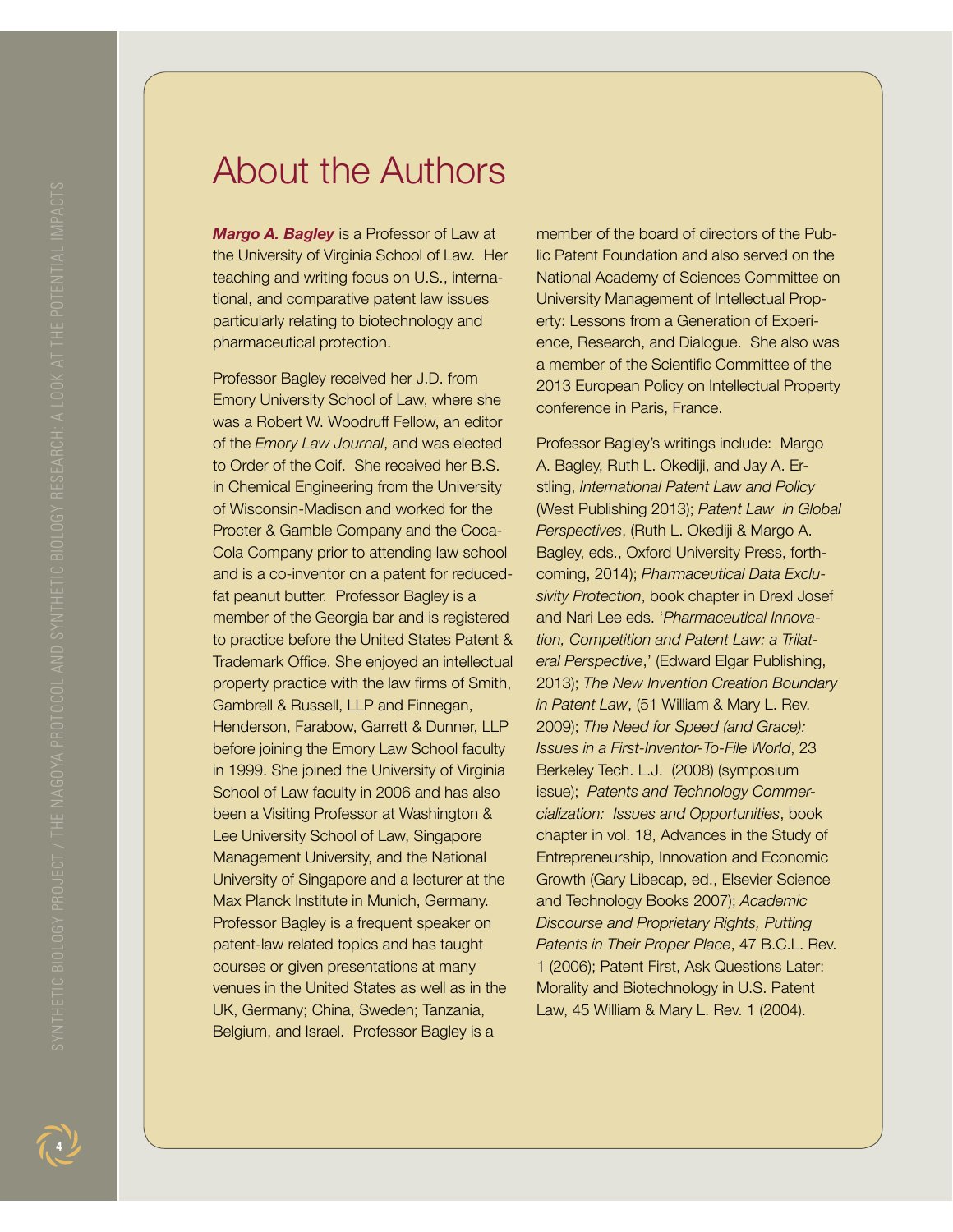*Arti K. Rai,* Elvin R. Latty Professor, Duke Law School, co-Director, Duke Law Center for Innovation Policy, and Faculty Associate, Duke Institute for Genome Sciences and Policy, is an internationally recognized expert in intellectual property (IP) law, administrative law, and health policy. Rai has also taught at Harvard, Yale, and the University of Pennsylvania law schools. Rai's research on IP law and policy in biotechnology, pharmaceuticals, and software has been funded by NIH, the Kauffman Foundation, and the Woodrow Wilson Center. She has published numerous articles, essays, and book chapters on IP law, administrative law, and health policy. She recently received a 5-year grant from the NIH to examine genomics as information. Her publications have appeared in both peerreviewed journals and law reviews, including Science, the New England Journal of Medicine, the Journal of Legal Studies, Nature Biotechnology, and the Columbia, Georgetown, and Northwestern law reviews. She is the editor of *Intellectual Property Law and Biotechnology: Critical Concepts* (Edward Elgar, 2011) and the co-author of a 2012 Kauffman Foundation monograph on costeffective health care innovation.

From 2009-2010, Rai served as the Administrator of the Office of External Affairs at the U.S. Patent and Trademark Office (USPTO). As External Affairs Administrator, Rai led policy analysis of the patent reform legislation that ultimately became the America Invents Act and worked to establish the USPTO's Office of the Chief Economist. Prior to that time, she had served on President-Elect Obama's

transition team reviewing the USPTO. Prior to entering academia, Rai clerked for the Honorable Marilyn Hall Patel of the U.S. District Court for the Northern District of California; was a litigation associate at Jenner & Block (doing patent litigation as well as other litigation); and was a litigator at the Federal Programs Branch of the U.S. Department of Justice's Civil Division.

Rai regularly testifies before Congress and relevant administrative bodies on IP law and policy issues and regularly advises federal agencies on IP policy issues raised by the research that they fund. She is a member of the National Advisory Council for Human Genome Research and of an Expert Advisory Council to the Defense Advanced Projects Research Agency (DARPA). Rai is a public member of the Administrative Conference of the United States, a member of the American Law Institute, and co-chair of the IP Committee of the Administrative Law Section of the ABA. Rai is currently a member of the Institute of Medicine Committee on Strategies for Responsible Sharing of Clinical Trial Data and has served on, or as a reviewer for, numerous National Academies of Science committees. In 2011, Rai won the World Technology Network Award for Law.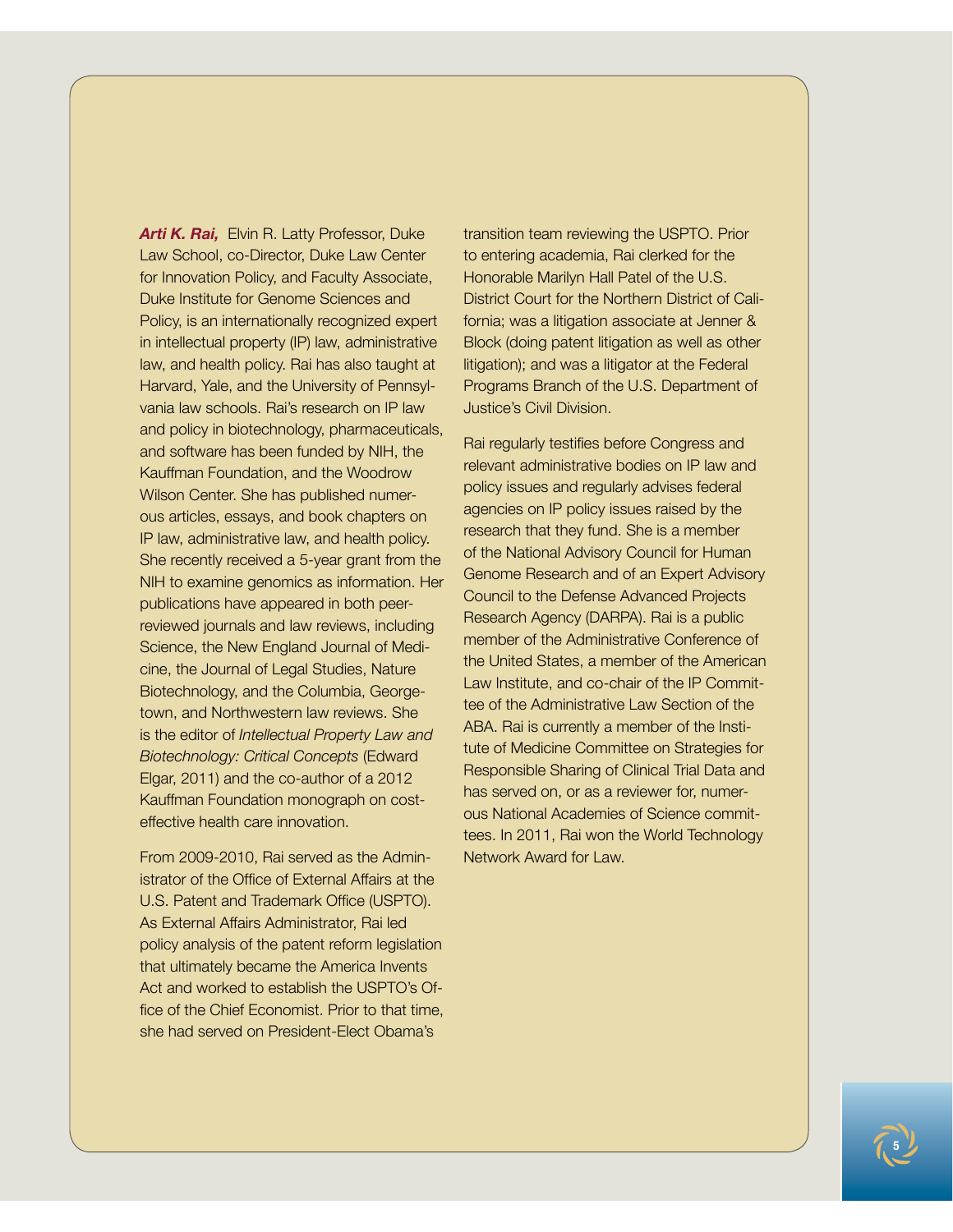# Glossary of Terms

### **Definitions from Article 2 of the Convention on Biological Diversity:**

- **•**  "Biological diversity" means the variability among living organisms from all sources including, inter alia, terrestrial, marine and other aquatic ecosystems and the ecological complexes of which they are part; this includes diversity within species, between species and of ecosystems.
- **•**  "Biological resources" includes genetic resources, organisms or parts thereof, populations, or any other biotic component of ecosystems with actual or potential use or value for humanity.
- *<u><sup>\*</sup>Biotechnology</u>* means any technological application that uses biological systems, living organisms, or derivatives thereof, to make or modify products or processes for specific use.
- **•**  "Country of origin of genetic resources" means the country which possesses those genetic resources in in-situ conditions.
- **•**  "Country providing genetic resources" means the country supplying genetic resources collected from in-situ sources, including populations of both wild and domesticated species, or taken from ex-situ sources, which may or may not have originated in that country.
- **•**  "Domesticated or cultivated species" means species in which the evolutionary

process has been influenced by humans to meet their needs.

- **•**  "Ecosystem" means a dynamic complex of plant, animal and micro-organism communities and their non-living environment interacting as a functional unit.
- **•**  "Ex-situ conservation" means the conservation of components of biological diversity outside their natural habitats.
- **•**  "Genetic material" means any material of plant, animal, microbial or other origin containing functional units of heredity.
- **•**  "Genetic resources" means genetic material of actual or potential value (tangible and intangible).
- **•**  "Habitat" means the place or type of site where an organism or population naturally occurs.
- **•**  "In-situ conditions" means conditions where genetic resources exist within ecosystems and natural habitats, and, in the case of domesticated or cultivated species, in the surroundings where they have developed their distinctive properties.
- **•**  "In-situ conservation" means the conservation of ecosystems and natural habitats and the maintenance and recovery of viable populations of species in their natural surroundings and, in the case of domesticated or cultivated species, in the surroundings where they have developed their distinctive properties.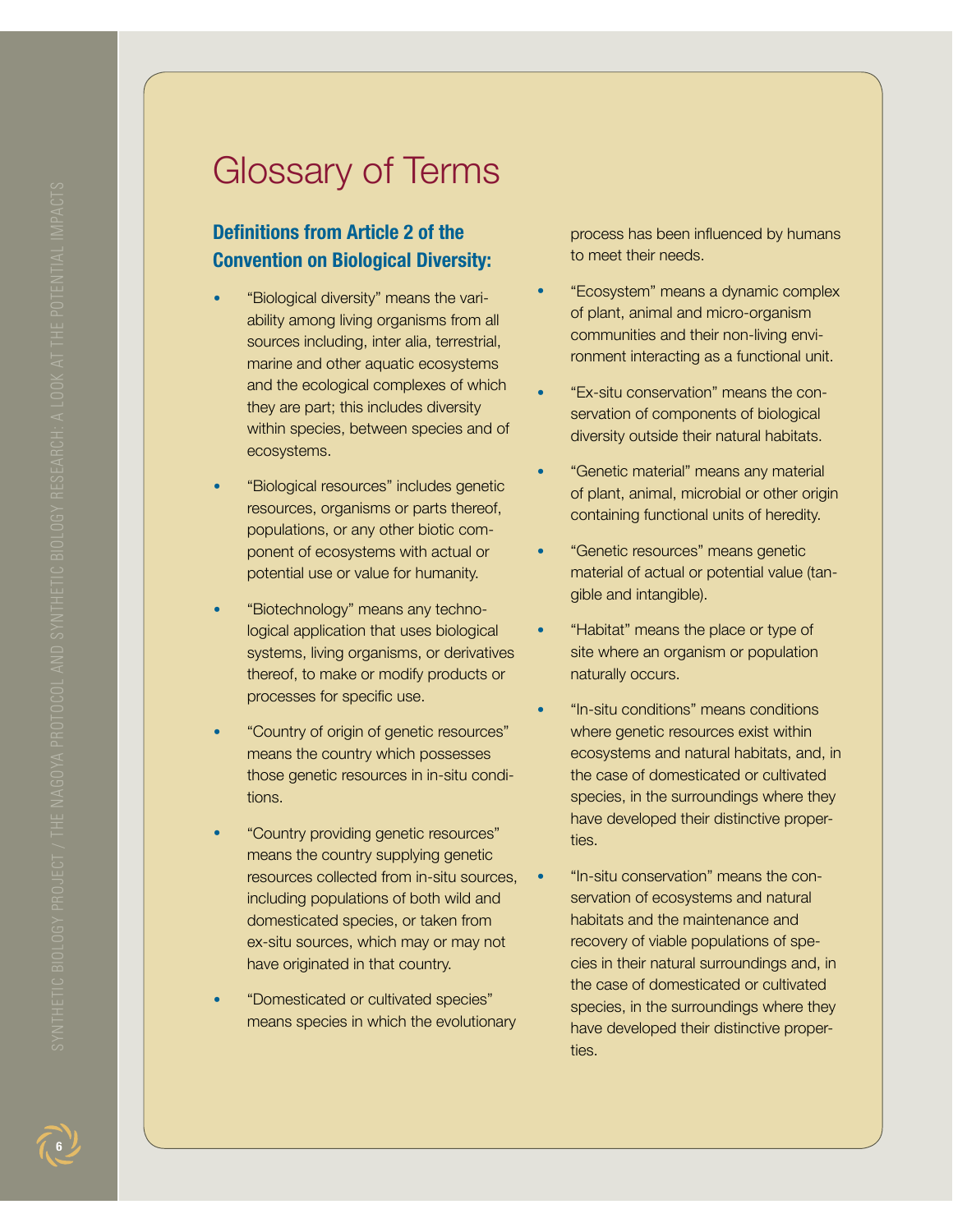- **•**  "Protected area" means a geographically defined area which is designated or regulated and managed to achieve specific conservation objectives.
- **•**  "Sustainable use" means the use of components of biological diversity in a way and at a rate that does not lead to the long-term decline of biological diversity, thereby maintaining its potential to meet the needs and aspirations of present and future generations.

### **Definitions from Article 2 of the Nagoya Protocol:**

- **•**  "Utilization of genetic resources" means to conduct research and development on the genetic and/or biochemical composition of genetic resources, including through the application of biotechnology as defined in Article 2 of the Convention;
- **•**  "Derivative" means a naturally occurring biochemical compound resulting from the genetic expression or metabolism of biological or genetic resources, even if it does not contain functional units of heredity.

# Acronyms

| <b>NP</b>   | Nagoya Protocol on Access and<br><b>Benefit Sharing</b> |
|-------------|---------------------------------------------------------|
| <b>CBD</b>  | Convention on Biological Diversity                      |
| <b>DNA</b>  | Deoxyribonucleic acid                                   |
| <b>PIC</b>  | <b>Prior Informed Consent</b>                           |
| <b>ABS</b>  | <b>Access and Benefit Sharing</b>                       |
| <b>DOO</b>  | <b>Disclosure of Origin</b>                             |
| <b>COP</b>  | Conference of the Parties                               |
| UN          | <b>United Nations</b>                                   |
| <b>LMOs</b> | <b>Living Modified Organisms</b>                        |
| <b>TBD</b>  | To Be Determined                                        |
| EU          | <b>European Union</b>                                   |
| <b>NGO</b>  | Non-Governmental Organization                           |
| <b>GR</b>   | <b>Genetic Resource</b>                                 |
| <b>TK</b>   | <b>Traditional Knowledge</b>                            |
| <b>MATs</b> | <b>Mutually Agreed Terms</b>                            |
| IP          | <b>Intellectual Property</b>                            |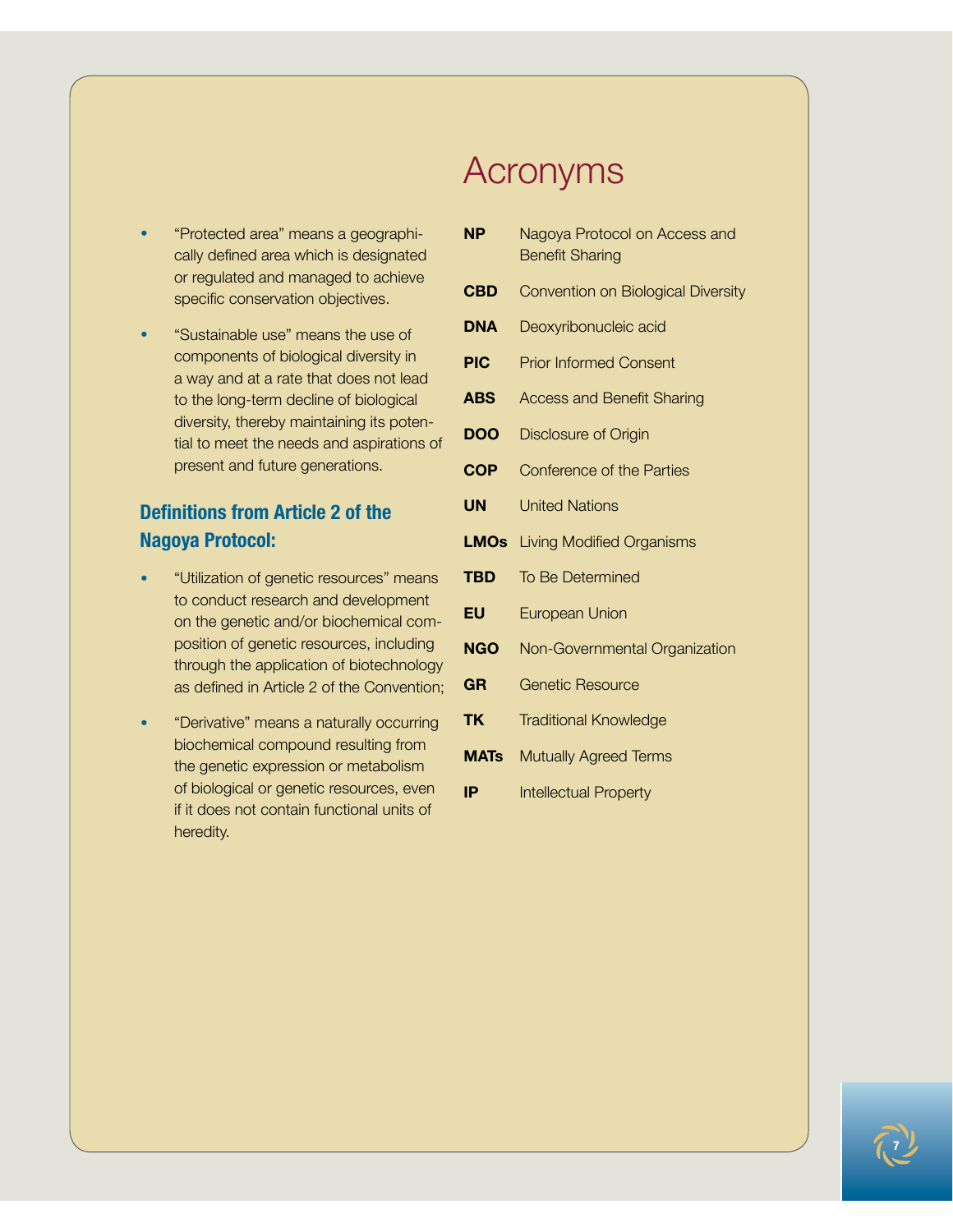# Executive Summary

This report assesses how implementation of the Nagoya Protocol on Access and Benefit Sharing (NP) to the Convention on Biological Diversity (CBD) may affect U.S. researchers working in the area of synthetic biology. It also analyzes selected provisions in CBDrelated national legislation predating the NP that may be relevant for such researchers.

The report concludes that numerous questions remain unanswered, both with respect to the time period covered by CBD/NP and with respect to what sorts of genetic material are covered. Despite this uncertainty, and despite the fact that the U.S. is not a party

to the CBD/NP, U.S. researchers would be well-advised to:

- 1. inquire into the origin of tangible genetic material that they use and, where applicable, to
- 2. ensure that such material was taken in compliance with the domestic law of a provider country

With respect to digital genetic information, determining origin is likely to be more difficult. Even so, provider countries may assert that such information falls within the scope of the CBD/NP.

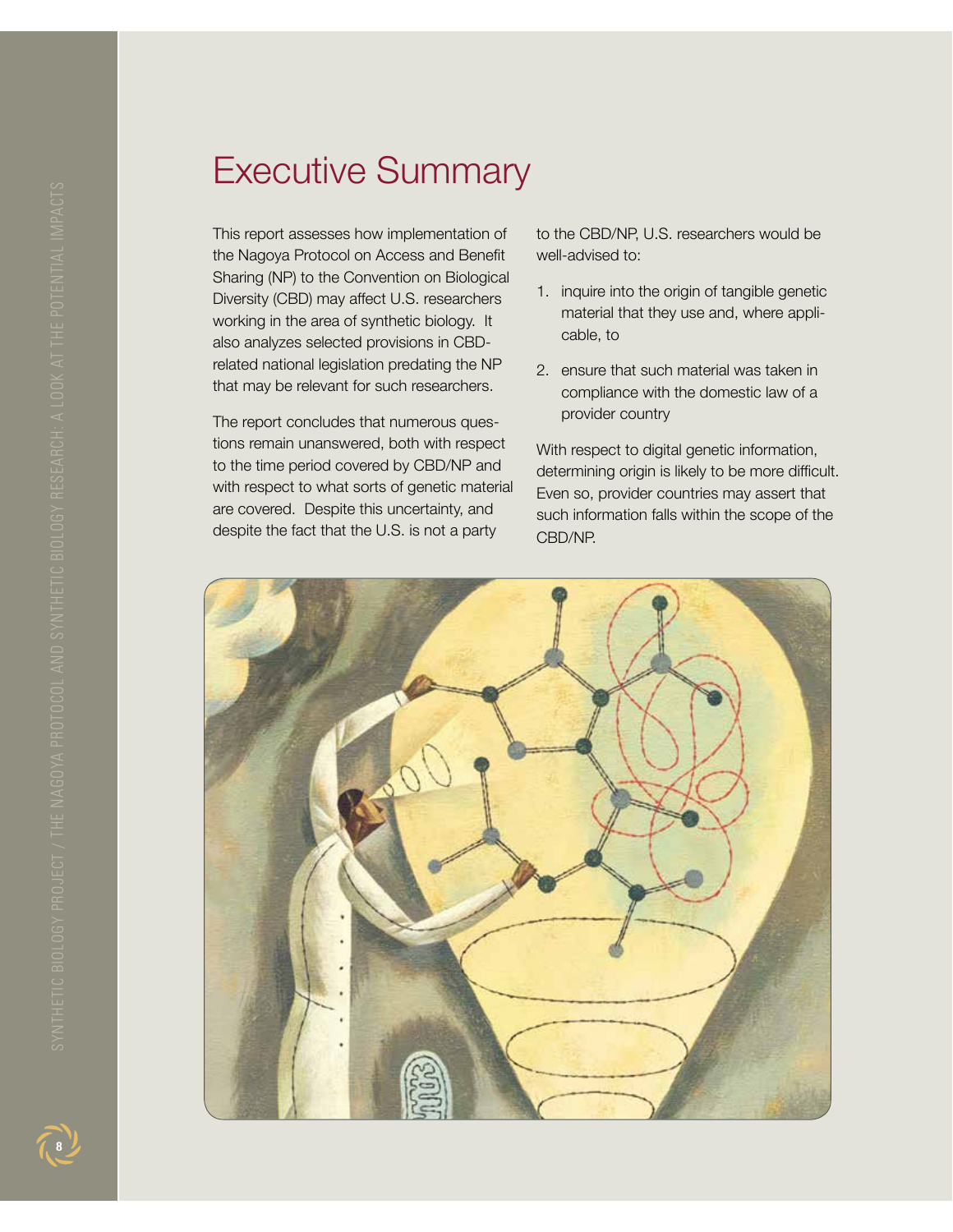# Synthetic Biology and Genetic Resources

Synthetic biology aims to take genetic engineering to a new level. Whether this new level will ultimately be revolutionary or evolutionary remains to be seen. Revolutionary advances might allow full-scale application of engineering principles like standardization, decoupling of information from manufacture, and abstraction, with the result that well-characterized DNA parts could readily be assembled in many different ways to generate predictable outputs.1 On the other hand, if current levels of unpredictability in biology continue to perplex researchers,<sup>2</sup> synthetic biology may be better understood as a suite of evolutionary advances in DNA synthesis and system modeling that allow more rapid design of new microbial systems.<sup>3</sup>

Regardless of how the technology develops in the future, synthetic biology research into improving DNA sequences (including not only full sequences that code for proteins but also sequences that have other functions) has already utilized significant quantities of tangible genetic material.4 Additionally, the emergence of firms that can synthesize

relatively long DNA sequences accurately has highlighted the central role of intangible genetic information.<sup>5</sup>

For purposes of compliance with the CBD/ NP, one key question is whether particular genetic material and information represents "genetic resources." As shown in the glossary,<sup>6</sup> the CBD and NP define "genetic resources" to mean "genetic material of actual or potential value." Genetic material, in turn, means any material that contains "functional units of heredity."

Neither the CBD nor the NP defines "functional units of heredity."7 Thus it is unclear whether all categories of DNA sequences are covered. In addition, important questions regarding the reach of the CBD/NP into intangible genetic information or so-called derivative products remain unanswered. We address these issues in the Implementation Issues Section. Before addressing these and other specific issues of implementation, however, we provide relevant historical and policy background on the CBD/NP, particularly with respect to the U.S. role.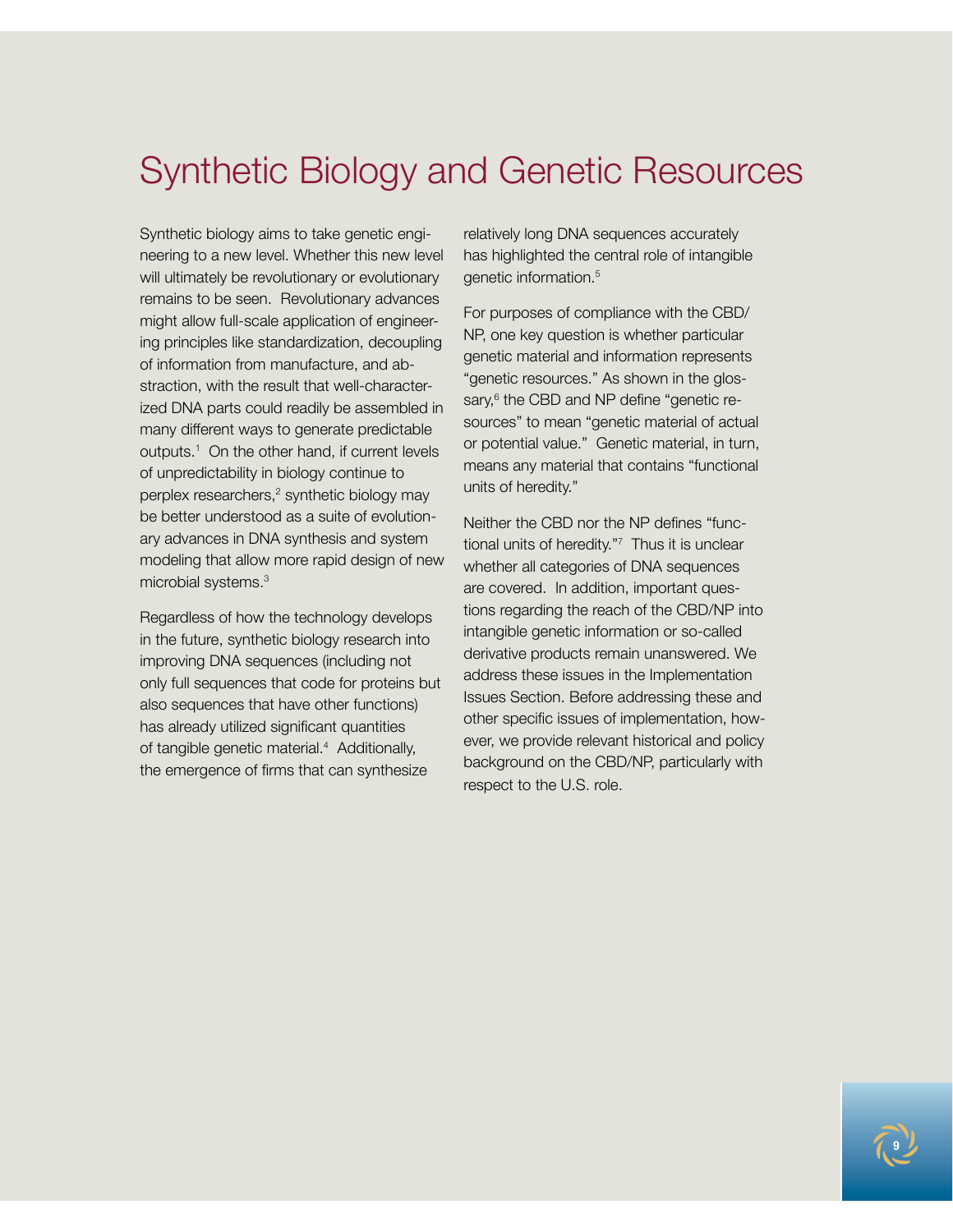# Background on the Convention on Biological Diversity and the Nagoya Protocol

The CBD is designed to facilitate the conservation of biological diversity, the sustainable use of its components, and the fair and equitable sharing of the benefits generated by the use of genetic resources.<sup>8</sup> It establishes that genetic resources should be viewed not as the common heritage of mankind, freely available to all, but instead as the property of sovereigns who make access to them available under principles of prior informed consent (PIC) and access and benefit sharing (ABS).9

The CBD is an environmental treaty in the sense that it was driven by a desire to stem the uncontrolled depletion of flora and fauna diversity, largely in the global south. But the agreement was also designed to address concerns relating to "biopiracy." Biopiracy has been defined as "[t]he patenting of plants, genes, and other biological products that are indigenous to a foreign country without compensating the keepers of those resources and the holders of knowledge appropriated during ethnobiological research processes."10 Compensation, in turn, would presumably provide an incentive for appropriate biodiversity conservation going forward.

The CBD has 193 members and went into effect in 1993. Its key principles include the following:

- States have sovereign control over biological resources within their borders and shall ensure conservation of same (Art. 3);
- **States shall endeavor to create con**ditions to facilitate access on mutually agreed terms and subject to prior informed consent (Art. 15(2));
- There should be fair and equitable sharing of benefits of use of genetic resources with the providing party (Art. 15(7)); and
- Any wider application of traditional knowledge (TK) shall be with the approval and involvement of TK holders  $(Art. 8(i)).<sup>11</sup>$

Although then-President Bill Clinton signed the CBD in 1993 on behalf of the United States, the treaty was never ratified by the U.S. Senate. Consequently, the United States is not a party to either the CBD or the NP. The U.S. is also opposed to CBDimplementing legislation in many countries which, for example, links ABS/PIC obligations with patent protection through a disclosure of origin requirement for genetic resources used in creating an invention. (See Box: U.S. Opposition to linking ABS/PIC) For example, as discussed later, the 2009 amendments to the Chinese Patent Act included provisions requiring patent applicants to disclose the country of origin of relevant genetic resources used in creating an invention and denying patent protection to inventions created with genetic resources obtained in violation of Chinese law.

In addition, for many years, a number of countries rich in genetic resources (so-called "provider countries") have been pressing in several multilateral fora for ABS/PIC treaty provisions and a new Disclosure of Origin (DOO) patentability requirement. Such efforts have generally been consistent with, and designed to give effect to, the CBD. Many of these countries also have created, or are in the process of creating, biodiversity legislation, first to comply with the CBD and more

 $\boxed{10}$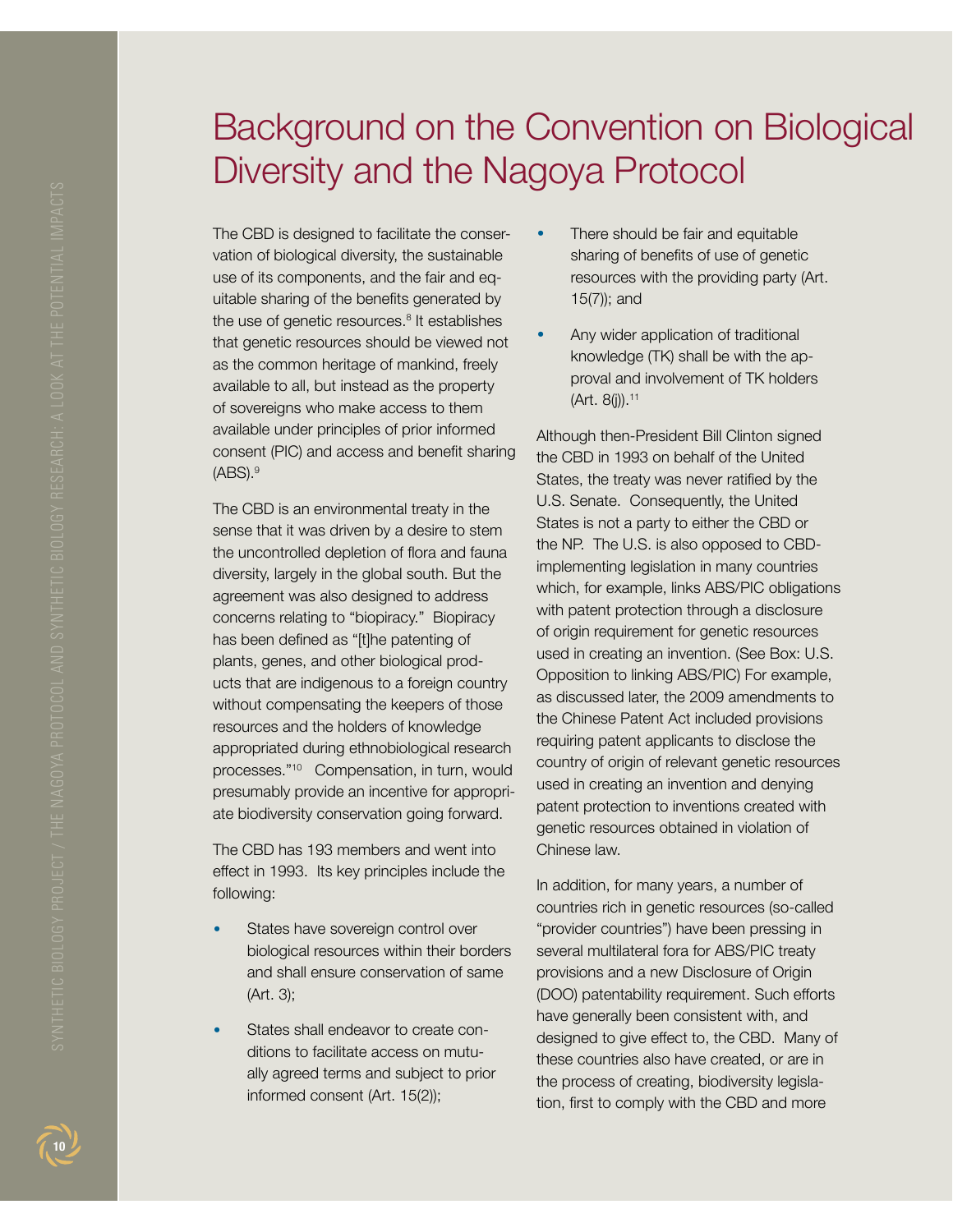recently to implement the NP after it comes into force. Most countries do not view treaty obligations as self-implementing; rather, they must be incorporated into domestic law by implementing legislation.<sup>12</sup>

Most countries embrace dualism. However, some dualist countries do allow treaties to have direct effect in national law on a caseby-case basis.13 Implementing legislation often is also necessary because treaty terms may lack specificity regarding how obligations are to be met, leaving such details to individual countries to decide.

The Conference of the Parties (COP) is the governing body of the CBD and takes decisions at periodic meetings to advance implementation of the Convention. Its decisions include the promulgation of the Cartagena Protocol on Biosafety,<sup>14</sup> which went into effect in 2003, adoption of the Bonn Guidelines on Access to Genetic Resources and the Fair and Equitable Sharing of the Benefits Arising from their Utilization in 200215 (See Appendix for full text of Bonn Guidelines) and, at its Tenth meeting in 2010 Nagoya, Japan, the Nagoya Protocol on Access and Benefit Sharing to the Convention on Biological Diversity ("NP"). The Bonn Guidelines and the NP were necessary because, while the CBD obligated Parties to facilitate access to their genetic resources, and to fairly and equitably share benefits arising from the utilization of genetic resources with provider countries, it provided almost no detail on how ABS should be accomplished in practice.<sup>16</sup> Consequently, provider countries had wide latitude in developing legislation to implement the CBD, creating a miasma of legal uncertainty for users faced with often burdensome rules for ABS/PIC that varied significantly by country. Over the eighteen years that

elapsed between adoption of the CBD and adoption of the NP, the Parties studied and debated ways to move forward on this issue. Although the Bonn Guidelines were a helpful step in providing further specificity on ABS and PIC, they are not binding on Parties. The NP, as a binding agreement, is a logical step in the evolution of a detailed framework to reduce uncertainty and provide increased uniformity for both users and providers of genetic resources and associated TK.17

That said, whether the NP ultimately fulfills its goal of bringing greater certainty and uniformity will depend on how it is implemented and ultimately comes into effect. Although the NP was adopted in 2010, it will not formally come into effect until ninety days after the fiftieth instrument of ratification is deposited with the CBD.<sup>18</sup> Ninety-two countries signed the agreement, and twenty-six have ratified it at the time of this writing. Interestingly, some countries, such as China, that are parties to the CBD, did not sign the NP before the deadline for signatures passed. Nevertheless, such countries can still accede to the Protocol at a later date, and even countries not parties to the CBD can accede to the Protocol as long as they also become a contracting party to the CBD at the same time. In addition to ratifying the NP, member countries must enact legislation to implement the Agreement. It is expected that the Agreement will come into effect in 2014 at the earliest.

The NP has two main foci: access and user compliance. The access provisions give Parties significant leeway to decide whether they wish to regulate ABS and require PIC for their genetic resources. If a country decides to regulate ABS/PIC, it then must implement the rather detailed NP international access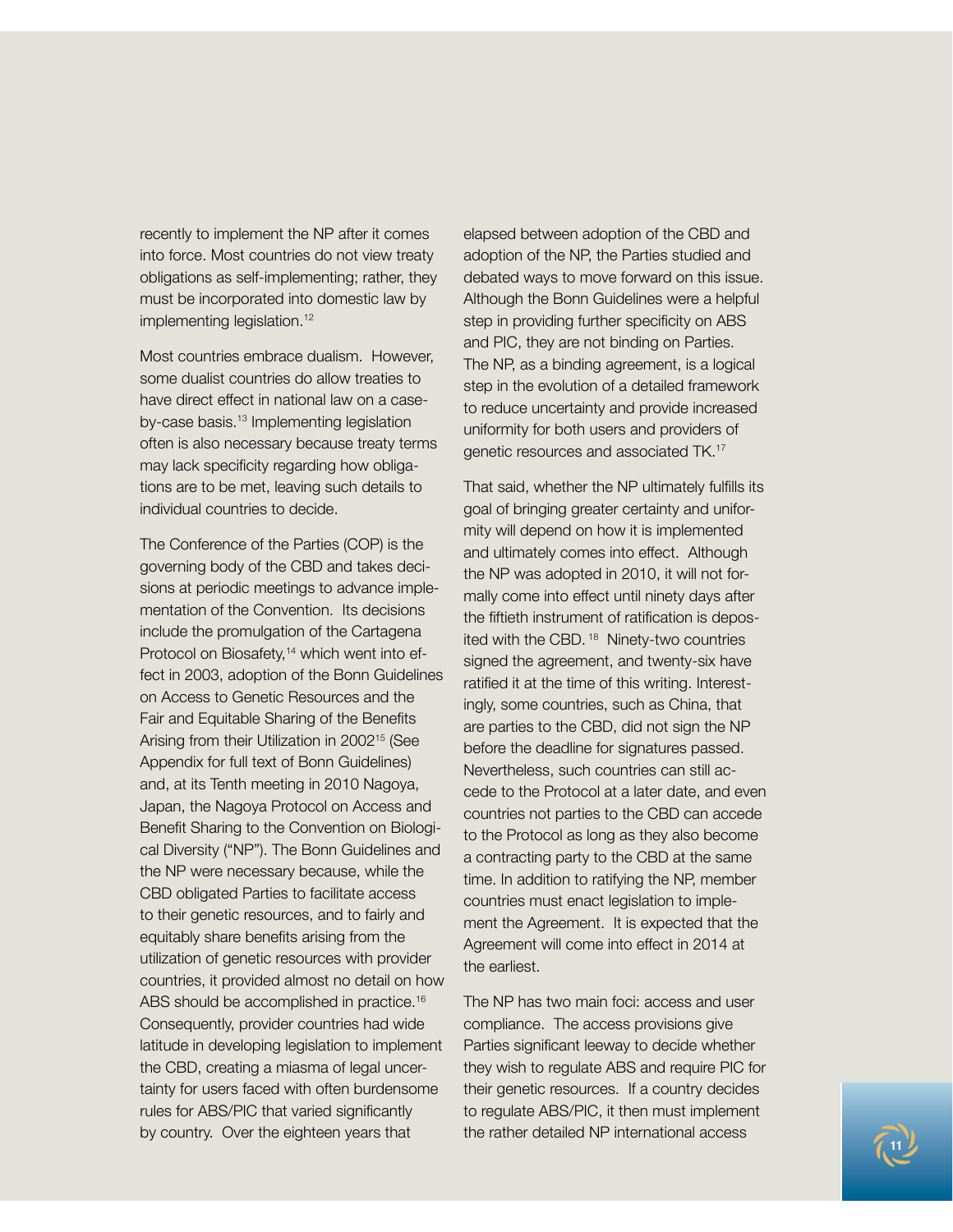standards, which build on and incorporate aspects of the Bonn Guidelines to create a framework for ABS/PIC. Regarding usercompliance, the NP requires all Parties to ensure that only legally acquired genetic resources and associated TK are utilized in their jurisdictions, to monitor user compliance via checkpoints (e.g., when receiving public funding), and allow for ABS contract disputes to be resolved in court. However, the NP allows a fair amount of Party discretion in choosing particular user-compliance implementing measures.<sup>19</sup>

The NP includes the following key provisions:

- It is applicable to genetic resources covered by CBD Article 15, to the benefits arising from the utilization of such resources, as well as to traditional knowledge associated with such resources and benefits arising from utilization of such knowledge (Art. 3).
- It incorporates the definitions provided in the CBD and additionally defines "derivatives" and "utilization of genetic resources" (Art. 2).
- It leaves to the discretion of the parties whether to regulate access to their genetic resources and associated traditional knowledge, and require prior informed consent and benefit sharing (ABS/PIC). However, any parties choosing to require PIC must implement, through binding legislation, the detailed access standards specified in the Protocol (Art. 6).
- It specifies that, consistent with CBD Art. 15, benefits arising from genetic resource utilization shall be shared in a fair and equitable way with the Providing Party and shall be upon mutually agreed terms (MAT) (Art. 5).
- It encourages countries to explore the need for and modalities of a global multilateral benefit sharing mechanism/fund to facilitate benefit sharing (Art. 10).
- It requires countries to designate national focal points for access and benefit sharing, so as to make information available to users, providers and the COP, on the procedures for obtaining PIC and complying with ABS requirements (Art. 13).
- It requires countries to designate one or more checkpoints to collect information from users of genetic resources when users claim, for example, an intellectual property right relating to a product developed from genetic resource utilization. It also provides for certain government-issued permits to serve as internationally recognized certificates of compliance;<sup>20</sup> evidence that covered genetic resources have been accessed in accordance with PIC/ABS on mutually agreed terms (Art. 17).
- Several of its Articles also deal with ABS and PIC obligations when traditional knowledge is used (e.g., Arts. 7 & 12).

 $12<sup>1</sup>$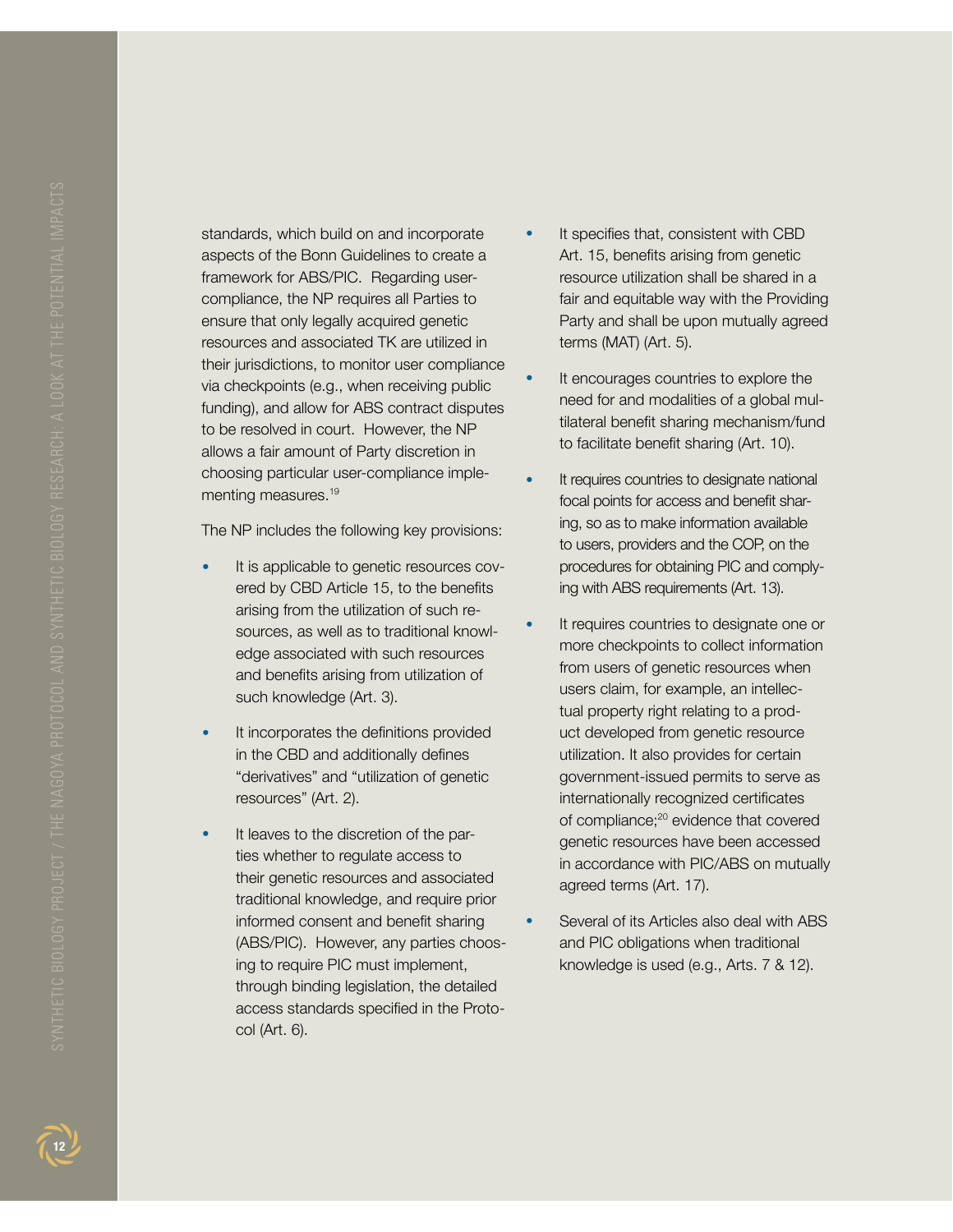Article 4 also explains how the NP relates to other existing and future treaties, noting that the NP does not affect Party rights and obligations in relation to other existing agreements, except when exercising those provisions would seriously damage or threaten biological diversity. It also states that although it is the instrument for implementing the ABS provisions of the CBD, it does not apply to Parties of other specialized international agreements with ABS provisions that are consistent with the objectives of the CBD and NP in respect of the specific genetic resource covered by the specialized instrument. Thus, for example, the sharing of genetic resources for food and agriculture is excluded from the NP, as such are covered by the International Treaty on Plant Genetic Resources for Food and Agriculture (ITPGRFA).<sup>21</sup>



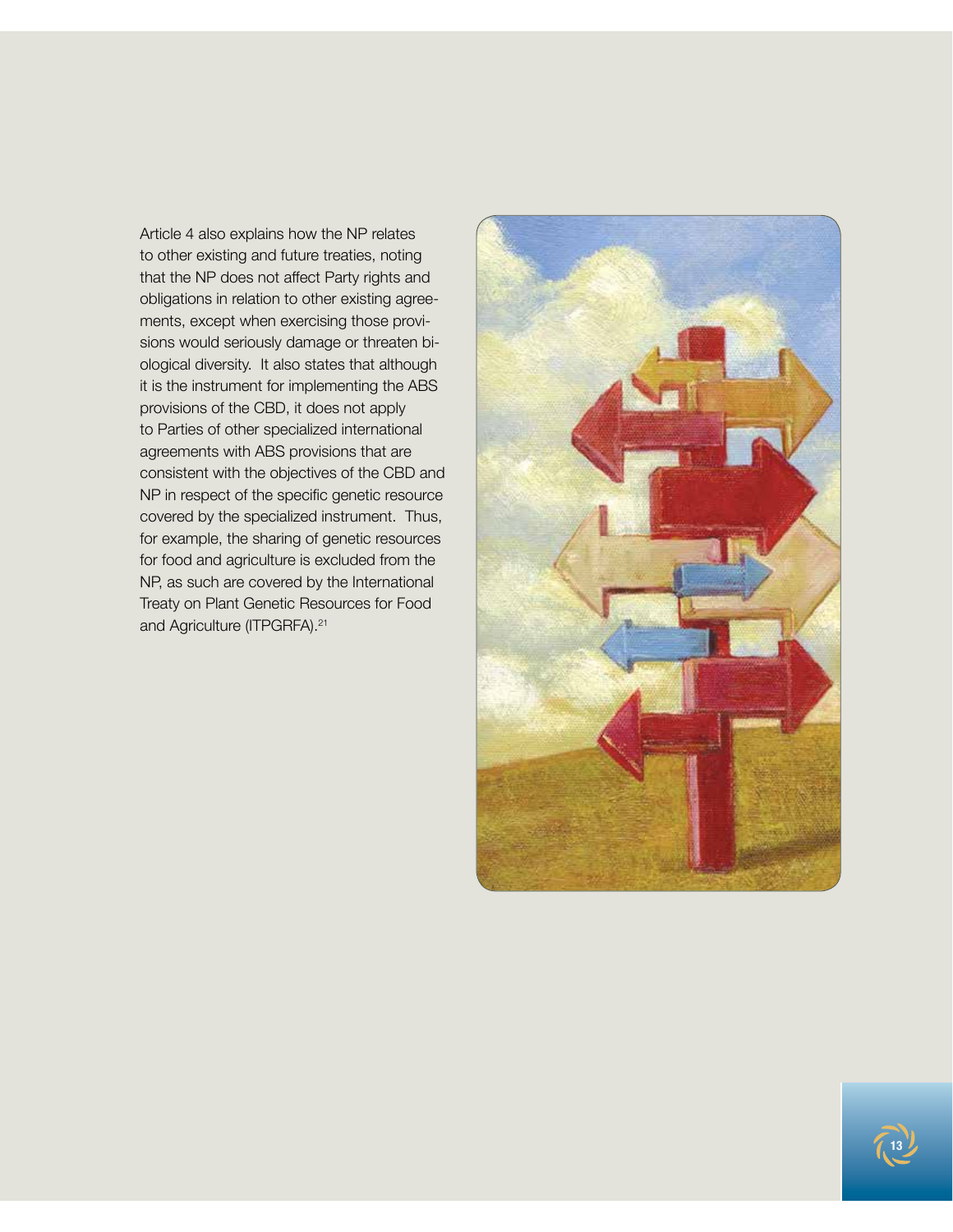### **Box 1**

### **U.S. opposition to linking ABS/PIC obligations with patent protection through a disclosure of origin requirement for genetic resources used in creating an invention**

A U.S. Group response to a 2010 AIPPI questionnaire on the "Requirement of Indicating the Source and/or Country of Origin of Genetic Resources and Traditional Knowledge in Patent Applications" sums up the Position of the United States on this issue:

While the United States has been monitoring the proposals that have been made in a variety of fora to allow or mandate that national patent legislation require the declaration of the source of genetic resources and traditional knowledge in patent applications as well as demands for sharing of benefits from the commercialization of products utilizing them, the US government, with the strong support of US companies, has taken the position that these initiatives are unwise and unnecessary.\*

A separate document explains reasons for the U.S. position:

We further note that there appears to be a presumption by the proponents, without empirical evidence, that an invention related to a genetic resource is automatically based upon illegal access or misappropriation absent concrete evidence to the contrary. However. . . many genetic resources are indeed commercially sold, legally obtained, and independently researched and developed into inventions. Even within publicly accessible international and national gene banks, there are many resources where the country of origin is unknown. Even assuming arguendo, that new disclosure requirements could achieve the purported goals, new patent disclosure requirements would be unworkable given the absence of knowledge of country of origin for numerous publicly available resources. However. . . such new disclosure requirements create legal uncertainty and increased burdens on the patent system, as well as negative effects on benefit sharing, but will not prevent the purported acts of misappropriation or bad patents. These objectives must be accomplished through national ABS systems upon access to the material initially. These examples lead to the conclusion that new patent disclosure requirements will not achieve the desired objectives and that incorporation of such requirements in the patent system would stifle innovation and undermine the patent system.\*\*

There are no pending bills or discussions that would suggest that legislation will be introduced on these issues within the United States. It should also be noted that the United States is not a party to the Convention on Biological Diversity [CBD], and no pending legislation exists that would alter that status.

\*International Association for the Protection of Intellectual Property (AIPPI), Questionnaire February 2010: Special Committees Q 94—WTO/TRIPS and Q166—Intellectual Property and Genetic Resources, Traditional Knowledge and Folklore on the Requirement of Indicating the Source and/or Country of Origin of Genetic Resources and Traditional Knowledge in Patent Applications: Communication from the US Group (Apr. 7, 2010).

\*\*Council for Trade-Related Aspects of Intellectual Property Rights, Communication by the United States, Article 27.3(b), Relationship Between the TRIPS Agreement and the CBD, and the Protection of Traditional Knowledge and Folklore, IP/ C/W/469, para. 37 (Mar. 13, 2006). See also Jonathan Carr, *Agreements That Divide: TRIPS vs. CBD and Proposals for Mandatory Disclosure of Source and Origin of Genetic Resources in Patent Applications*, 18 J. Transnat'l L. & Policy 131, 144 (2008) (discussing U.S. opposition to proposed TRIPS disclosure of origin amendments). Nevertheless, regulations are apparently in place for U.S. government agencies to comply with CBD and Protocol requirements when engaging in commercial and noncommercial scientific research. See Geoff Burton, *Implementation of the Nagoya Protocol in JUSCANZ Countries: The Unlikely Lot*, p. 311, in The 2010 Nagoya Protocol on Access and Benefit-Sharing in Perspective: Implications for International Law and Implementation Challenges, Elisa Morgera, Matthias Buck & Elsa Tsioumani, eds. (Martinus Nijhoff Pub. 2012). While such provisions do not govern private sector and non-U.S.-government public sector research, certain entities, such as the Biotechnology Industry Organization (BIO), have published best practice guidelines for members to follow to comply with the CBD. See BIO, *Guidelines for BIO Members Engaging in Bioprospecting*, http://www.bio.org/ sites/default/files/Guidelines%20for%20BIO%20Members%20Engaging%20in%20Bioprospecting\_0.pdf.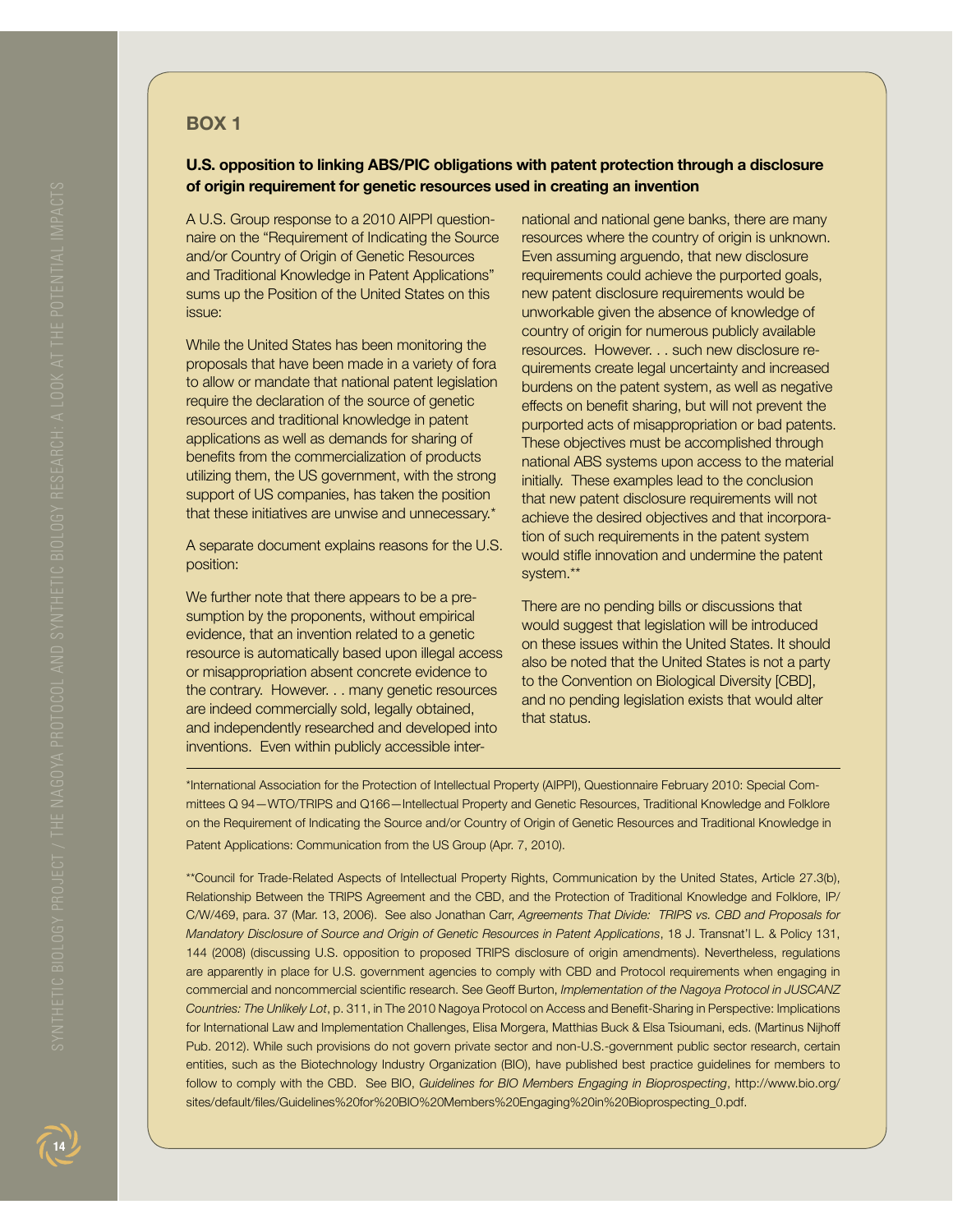# Implementation Issues

In this section, we address specific CBD/NP implementation issues relevant for synthetic biology researchers. These issues, which are somewhat interrelated, include the impact of legislation predating the NP, the temporal scope of CBD/NP obligations, and the scope of materials and information covered.

By way of preface, we note that the NP does not explicitly address synthetic biology at any point, nor does it appear that the topic received much discussion during negotiations on the NP. A 2008 CBD ad hoc expert group report did note that the term "derivative," while not the subject of any common understanding, denotes "a continuum of very general to very specific concepts." This broad language is not, however, found in the NP itself. The NP's definition of a derivative is discussed further below.

- (c) Gene segments produced or isolated by human manipulation of genetic material.
- (d) Synthetic gene segments produced by human manipulation (one segment being a derivative of all the various genetic materials used in its construction).
- (e) Information or knowledge derived from genetic materials in general or a specific gene sequence in particular.
- (f) Synthetic analogue chemicals or gene segments inspired by a particular naturally occurring metabolite or gene segment. . . .
- (j) Something derived from biological and genetic resources such as varieties,

strains or breeds, blood, proteins, oils, resins, gums, genes, seeds, spores, pollen, urine, bark, wood, leaf matter and the like as well as the products derived from, patterned on, or incorporating manipulated compounds and/or genes[.]<sup>22</sup>

In Decision XI/11, adopted during the Eleventh COP meeting 9-18 October 2012 in Hyderabad, India, the CBD COP requested input from parties and other stakeholders on new and emerging issues relating to the components, organisms and products resulting from synthetic biology techniques that may have impacts on the conservation and sustainable use of biological diversity and associated social, economic and cultural considerations.23 This request is further evidence of the lack of any meaningful discussion of, or consensus regarding, the NP's applicability to synthetic biology inputs and products during negotiation of the agreement. Draft documents submitted to the COP in response to the request identify a wide range of issues and uncertainties regarding the NP and synthetic biology that will need to be resolved over time if there is to be a harmonized approach to this topic. $24$  In the meantime, individual countries seem free to interpret their existing domestic biodiversity legislation, or insert provisions in their draft NP implementing legislation, to cover synthetic biology inputs and products. To date, we have been unable to identify any country's legislation, draft or existing, that explicitly addresses synthetic biology as such.25 That said, as discussed below, language in certain legislation may be deemed to encompass activities conducted by synthetic biologists.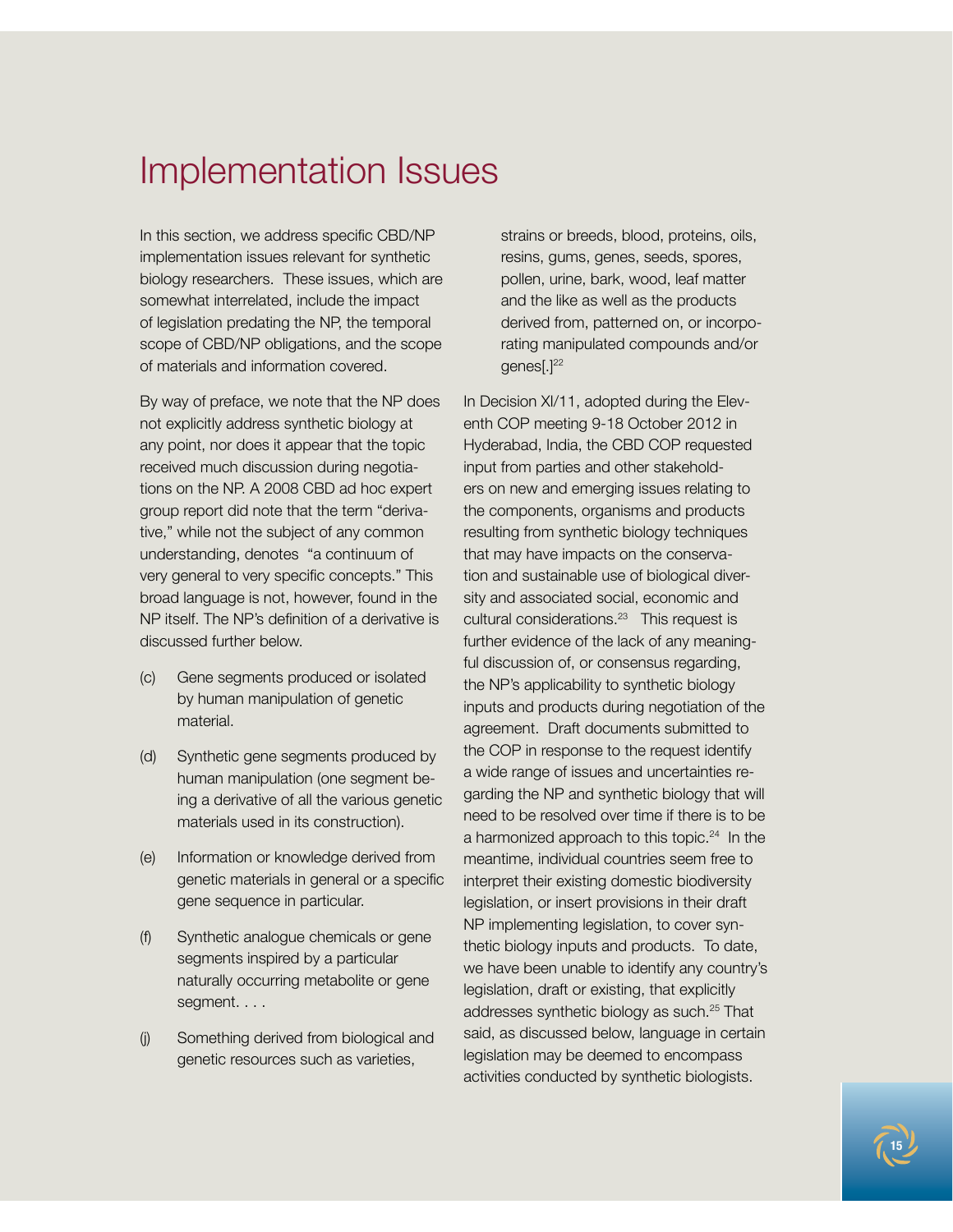### **Legislation Predating the NP**

At least fifty-seven countries and seven regions have some type of patchwork biodiversity and/or ABS/PIC legislation for implementing the CBD that predates the NP.<sup>26</sup> Such legislation, often contained in biodiversity and/or patent laws, takes a wide variety of forms.

**China:** For example, China has over fifty biodiversity-related laws, at least some of which regulate access and benefit sharing in relation to genetic resources.<sup>27</sup> The country also incorporated genetic resource provisions in the most recent (third) amendment to the Chinese Patent Act which went into effect in 2009.28 Article 5 of the Third Amendment denies patentability to any invention created using genetic resources obtained in violation of Chinese law. 29 The new Article 5 states:

*"Patents shall not be granted for inventions or creations that violate the law, run counter to social ethics or jeopardize the public interest. If genetic resources are obtained or used in violation of laws or adminis trative regulations and an invention or creation is completed on the basis of such genetic resources, the pat ent shall not be granted therefor."*

However, once a patent has been granted, the fact that it is later determined that the inventor violated a Chinese genetic resource law would not be a basis for invalidating that patent.

The implementing guidelines for the revised Chinese Patent Act define genetic resources to include genetic material extracted from

the human body, animals, plants, or micro organisms which contain functional units of heredity. 30 In addition to Article 5, the revised Act contains another provision related to ge netic resource acquisition, Article 26, which requires applicants to disclose the country of origin of relevant genetic resources in addi tion to the direct supplier. $31$  Article 26, states in part:

*"For an invention or creation com pleted based on genetic resources, the applicant shall give an account in the patent application documents of the direct origin and ultimate origin of the genetic resources. If the applicant is unable to give an account of the ultimate origin, it/he/ she shall give the reason therefor."*

Failure to supply the required information is a basis for rejecting claims in an application, but apparently not for invalidating an already issued patent.<sup>32</sup>

**Brazil:** The laws of some other countries go further. For example, a Brazilian law regu lating access to components of Brazilian genetic heritage contains a variety of penal ties for violation of genetic resource laws in creating patentable inventions. Such penal ties include: payment to the Federal Govern ment of at least twenty percent of the gross income or royalties from commercializing or licensing the resulting product (benefit shar ing); suspension or cancellation of the result ing patent, and much more. Additionally, the origin of genetic material used in creating an invention must be disclosed in the patent application.<sup>33</sup>

 $\boxed{16}$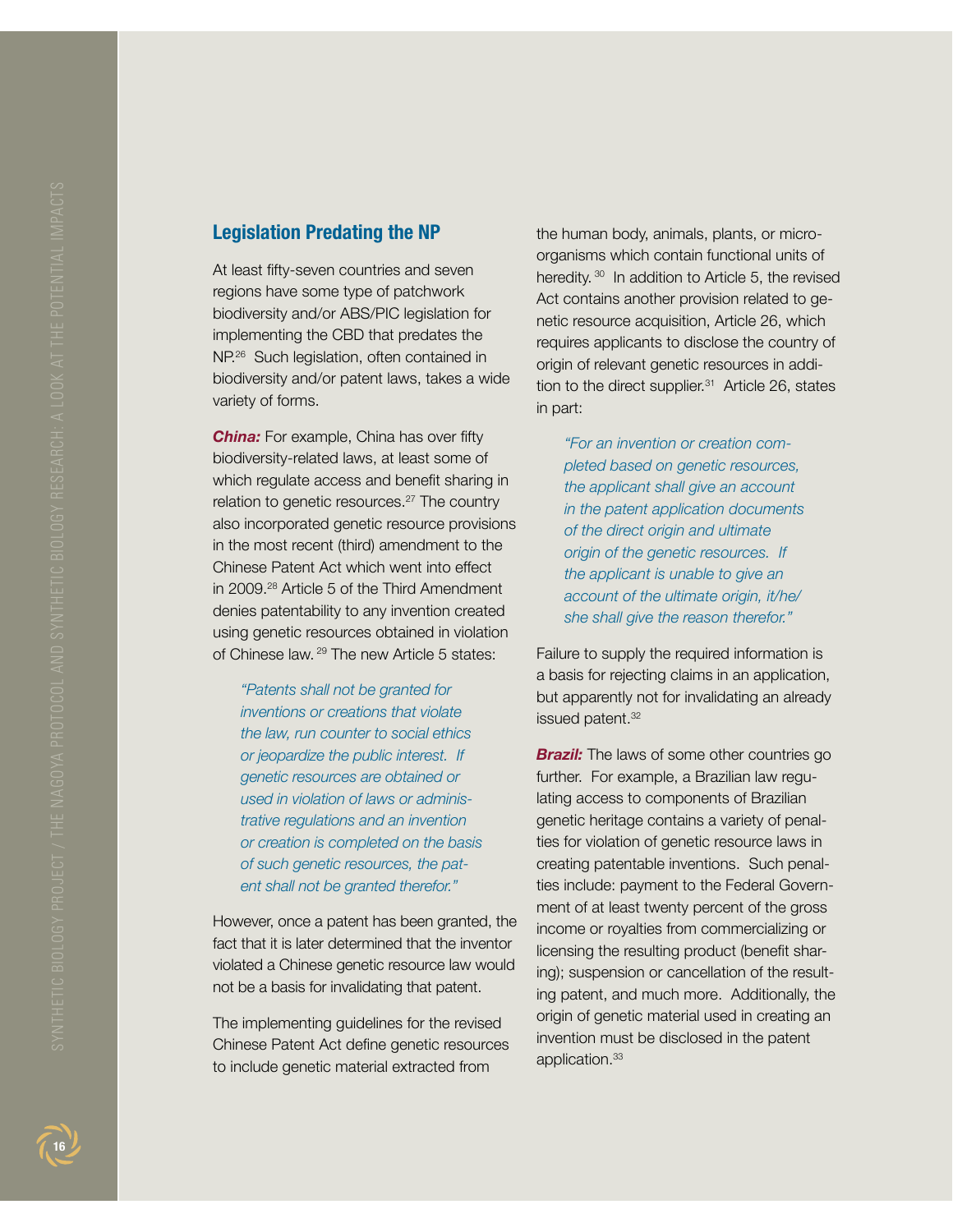**India:** India's Biodiversity Act has even stiffer penalties for applying for patent protection on an invention created with genetic resources obtained without complying with the ABS/ PIC provisions of the Act: fines and imprisonment, although the law does allow violators to obtain the necessary permissions after the fact. However, whether provider countries actually enforce these laws consistently or even arbitrarily, is unknown. (See Box, India's Biodiversity Act)<sup>34</sup>

Section 2 of the Act defines "biological resources" as including plants, animals and micro-organisms or parts thereof, their genetic material and by-products. Unlike the Chinese regime, India's legislation does not encompass human genetic material; likewise, the NP, incorporating CBD Decision X/1, does not currently include human genetic resources although that may be further considered by the COP in the future.<sup>35</sup> This wide diversity of approaches to ABS/ PIC was part of the impetus for negotiation and adoption of the NP, especially as pre-NP provider country legislation tends to focus on illegal access and use of genetic resources obtained from that country as opposed to the NP's more global focus on ensuring that genetic resources and associated traditional knowledge are acquired under the relevant ABS/PIC legislation of any country from which they are originally obtained. However, as discussed below, the NP, while bringing uniformity to some aspects of ABS/PIC, leaves several areas for continued member country divergence.

Others: As of this writing, only six countries and the EU have submitted, to the CBD COP, implementing legislation for the NP and, in most cases, that legislation is still in draft form (and in a non-English language, namely French, Danish, or Spanish). For example, draft implementing legislation in Denmark provides for fines and up to two years imprisonment for utilizing genetic resources acquired in violation of a given country's access regulations, so long as the activity in question was willful or grossly negligent.<sup>36</sup> Thus, entities that use genetic resources obtained from a provider country in a manner that violates the PIC/ABS legislation of the provider will risk the imposition of penalties (civil and/or criminal) against them not only in the provider country but perhaps also in other countries that penalize extraterritorial genetic resource access violations. In addition, it is important to remember that many provider countries already have PIC/ABS legislation in effect that complies with many of the requirements of the NP despite predating it, and may thus require only minimal adjustments (particularly to harmonize with the NP's access requirements) to be fully compliant.

### **Temporal Scope (Retroactivity)**

As noted, the NP will come into effect ninety days after fifty countries ratify the agreement. But that fact does not resolve the question of whether the agreement will apply to genetic material acquired prior to the NP's effective date under conditions that would not satisfy its requirements. Indeed, an important question not clearly addressed by the NP and currently the subject of intense debate is whether user obligations are triggered only at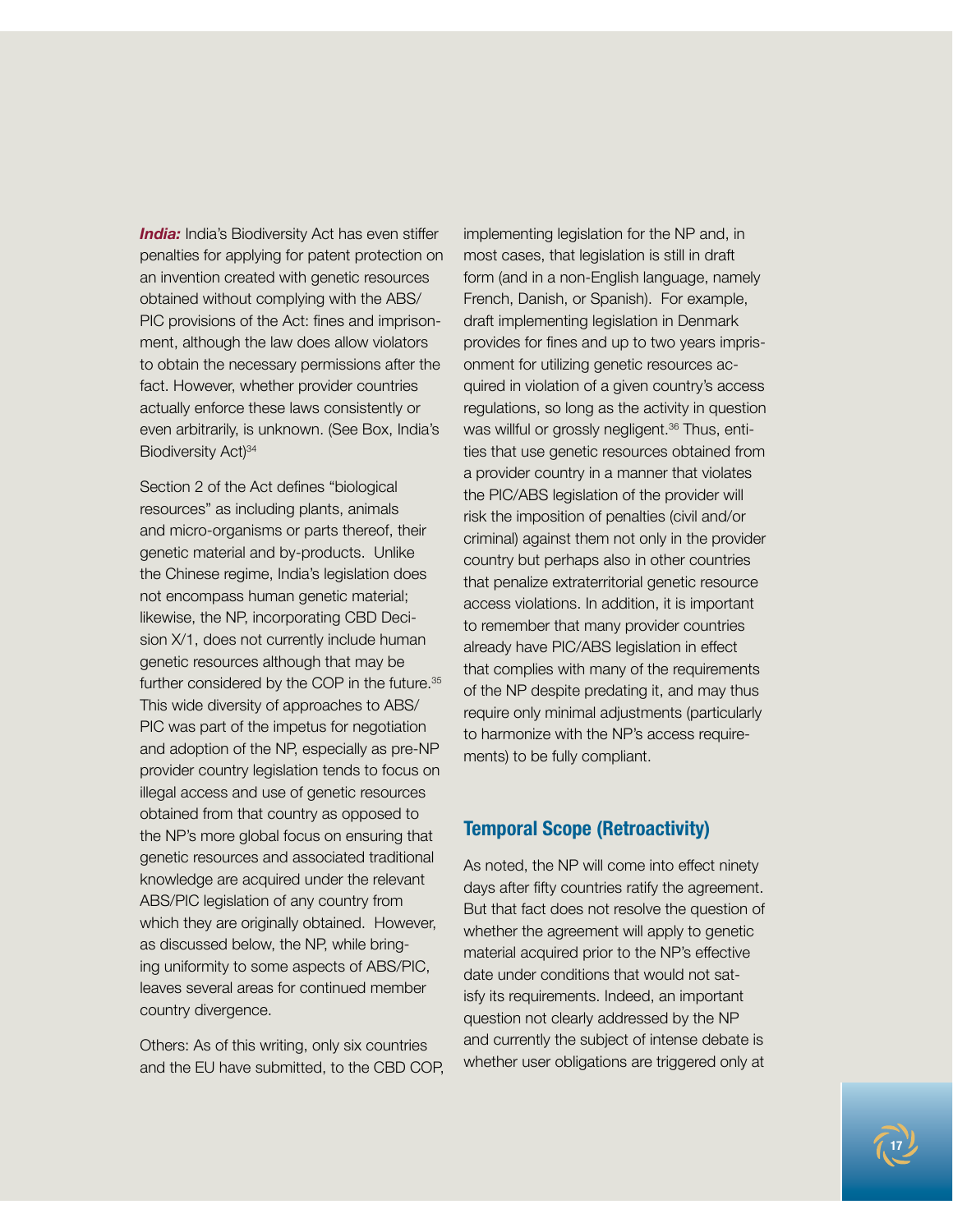the time of initial resource access/removal or extend to the time of utilization. This issue is also referred to as temporal scope, with two primary temporal triggers: CBD ratification (1993) and NP ratification (TBD).<sup>37</sup> Significant genetic resources will have been accessed in provider countries prior to the entry into force of the NP (and others even before the CBD). But new utilization of many of those resources, currently held in gene or seed banks, botanical gardens, or private collections outside the provider country, will take place only after the effective date of the NP. Legislation implementing the NP clearly will make users of genetic material physically accessed for the first time after the NP takes effect subject to its obligations. However, it is unclear if governments will impose NP obligations on entities making new uses of genetic resources obtained from provider countries prior to the entry into force of the NP.

Article 28 of the Vienna Convention on the Law of Treaties, an agreement on treaty interpretation, provides that a treaty does not have retroactive effect unless the parties agree otherwise.<sup>38</sup> Because the parties to the NP were unable to agree on temporal scope during the multiyear negotiations, the Agreement is silent on the topic. This silence does not, however, settle the question, as the parties may also disagree on what represents retroactivity. Provider countries may view a utilization trigger as not prohibiting retroactivity but, rather, giving effect to the terms and spirit of the NP.<sup>39</sup> This is particularly likely to be the case because more than twenty such countries have, since 1993, enacted

PIC/ABS legislation with obligations tied to access and/or utilization, to effectuate the CBD. These countries include the Andean Community (Bolivia, Columbia, Ecuador, and Peru), Denmark, Ethiopia, India, Brazil, Kenya, Norway, Panama, the Philippines, South Africa, and Vietnam.<sup>40</sup>

Definitions of what constitutes true access are also contested. As two observers of the NP negotiations explain:

*One fairly common opinion among user countries was that a genetic resource is accessed at the point in time when the biological sample is crossing a border; by contrast, provider countries often opined that access occurs when biological material is used for the purpose of taking advantage of its genetic material, independent of when and under which conditions the biological material actually crosses a border. . . . To establish a functional system for implementing the NP, countries will need to agree on when "access" happens.41*

Because the NP is silent on "when access happens," user countries may choose to implement the agreement in a manner that imposes obligations only on genetic resources that cross a border after the NP comes into force. That is the apparent approach of the draft implementing legislation for the EU, which states

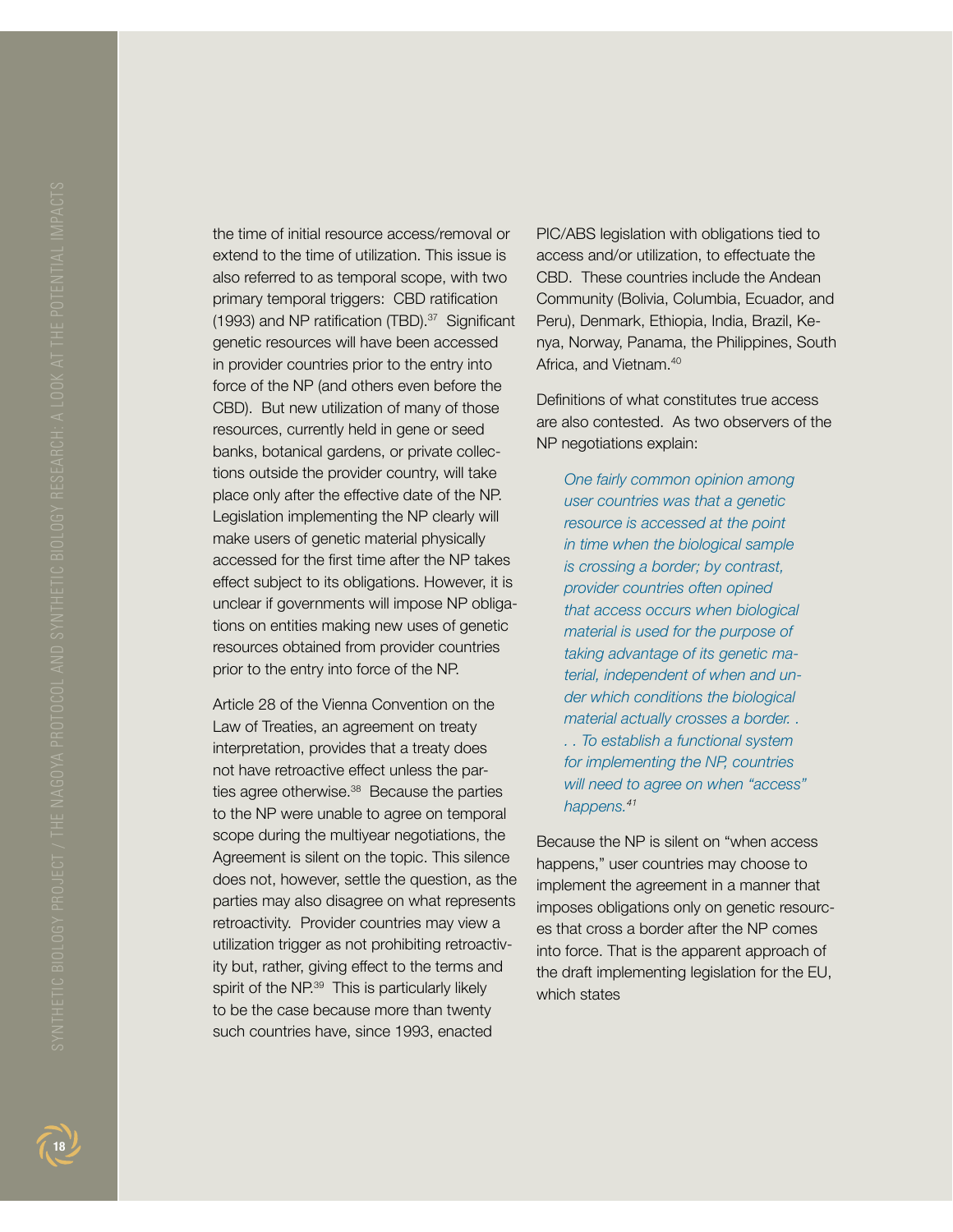### Article 2: Scope

*This Regulation applies to genetic resources over which states exercise sovereign rights and to traditional knowledge associated with genetic resources that are accessed after the entry into force of the Nagoya Protocol for the Union. It also applies to the benefits arising from the use of such genetic resources and to traditional knowledge associated with genetic resources. . . .42*

The EU draft legislation is expected to comprehensively implement only the usercompliance obligations of the NP by means of a regulation, which will ensure the highest level of harmonization because it will apply in all member countries without implementing legislation. However, the legislation leaves member countries free to craft their own NP implementing legislation to address ABS and PIC if they so desire. Consequently, there is expected to be no direct conflict between EU and member state NP implementing legisla $t$ <sub>i</sub>on. $43$ 

Similarly, implementing legislation proposed by Switzerland states that NP obligations apply only to "access to genetic resources or associated traditional knowledge that has occurred after the said provisions came into force."44 Japan has also indicated that its implementing legislation will not have what it considers retroactive effect.45

The EU/Swiss approach has been criticized by NGOs and a special European Commission rapporteur, all of which argue that to

achieve the goals of the NP and provide legal certainty for users and providers, new uses of genetic resources accessed prior to the NP must be subject to its requirements.<sup>46</sup> Under such a construction, genetic resources acquired decades ago from a member country without complying with ABS/PIC, and maintained in repositories in another country during the intervening time period, would be subject to the NP's ABS/PIC requirements at any future time they were used in research and/or to create new products.

Similarly, the *ABS Management Tool: Best Practice Standard and Handbook for Implementing Genetic Resource Access and Benefit Sharing Activities* recommends that users of genetic resources comply with the domestic legislation in the providing country, which would include legislation that makes utilization the trigger for NP compliance.<sup>47</sup> Parties pushing for a utilization trigger for Protocol obligations point to several concerns, as explained in comments on the EU draft legislation:

*First, a significant share of GRs and associated TK used in the EU will not be covered by the Regulations, thereby undermining the spirit of the Nagoya Protocol. Second, individual users of GRs and TK will not be able to receive what they always wanted: legal certainty. In many cases, the utilization of GR and TK will be legal under EU law, but illegal under the law of the provider country. Although the user has received an approval from European authorities, he or she could be pros-*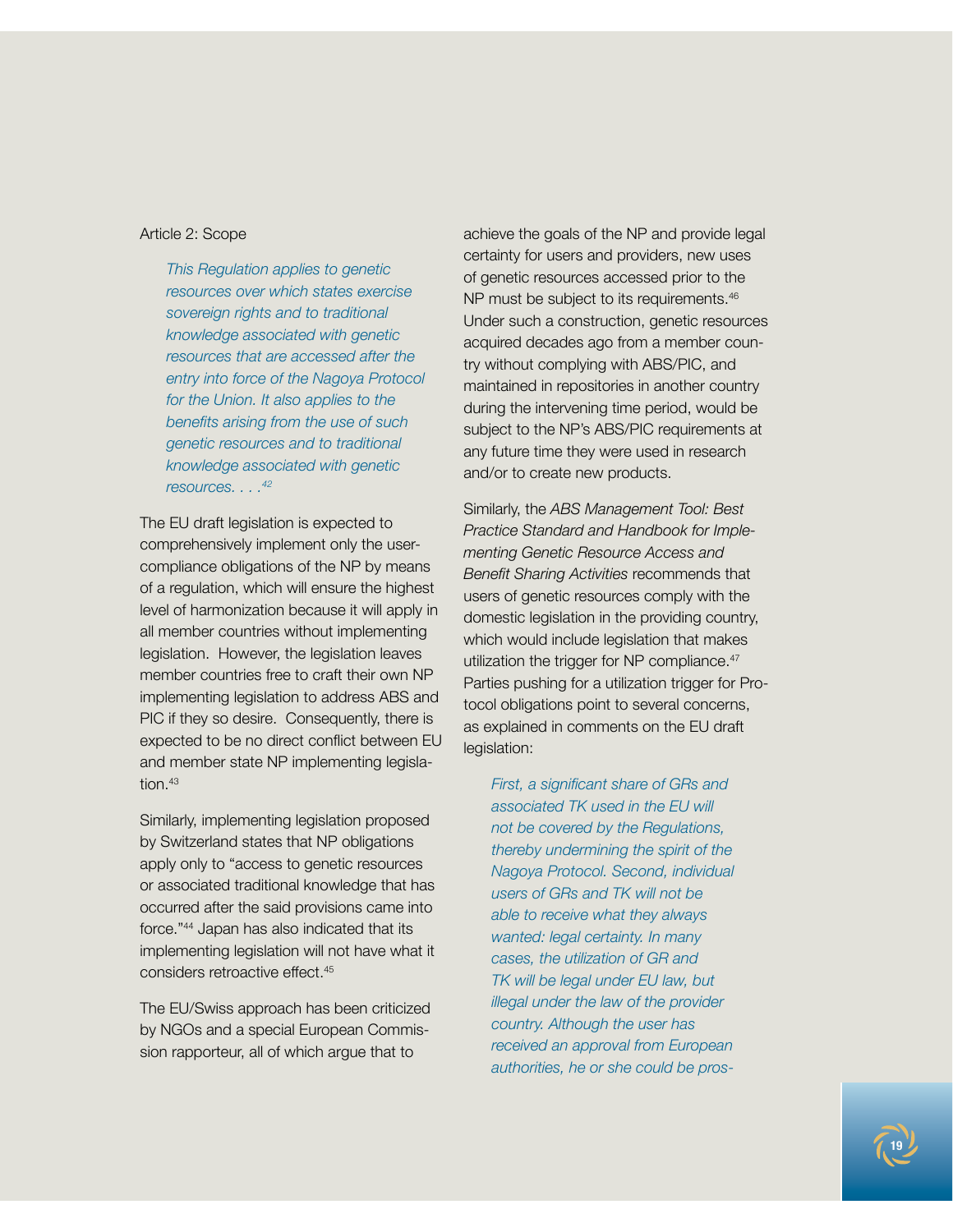# **20Synthetic Biology Project / The Synthesis Biology Project / The**

*ecuted in a provider country upon setting foot in that country. Nobody is interested in such scenario.48*

Consequently, the issue of the temporal scope of the Nagoya Protocol obligations remains very uncertain and is likely to stay that way for the foreseeable future.

### **The Breadth of CBD/NP Coverage**

In addition to temporal scope, issues regarding the scope of materials covered by the CBD/NP remain unresolved. As noted in Part II, an initial open question revolves around what is meant by the term "functional unit of heredity." In the time period (1989-1992) when the CBD was negotiated, the scientific focus was on full gene sequences that coded for proteins. Thus, at the time, the term may have referred primarily to full sequences that coded for proteins.49 By contrast, the DNA "parts" that synthetic biology researchers develop may represent only parts of coding regions or may emerge from non-coding regions that regulate gene expression. It is unclear whether a partial coding sequence or a DNA sequence that regulates gene expression constitutes a functional unit of heredity. In general, as biological science, including synthetic biology, moves away from a focus on individual full gene sequences towards a focus on parts of genes as well as the full genome and proteome, it is unclear how the notion of a "functional unit of heredity" will map onto the new science. Provider countries are likely to argue that the term encompasses all DNA sequences, while user countries may argue for a narrower interpretation.

 Provider countries may also point to a 2008 Report by a Working Group of Legal and Technical Experts that specifically discusses the utilization of genetic resources as encompassing "[g]enetic modification of a microorganism for a specific purpose" as well as "use of genetic material as a 'factory' to produce organic compounds." As currently practiced, synthetic biology does indeed use genetically engineered micro-organisms (e.g., yeast) to produce chemical compounds such as artemisinin, isoprene, and vanillin.<sup>50</sup>

 With improvement in DNA synthesis technology, synthetic biology increasingly relies on transfers of digital information rather than transfer of physical material. The use of the term "genetic material" in the CBD/NP suggests that intangibles do not fall within the scope of the CBD/NP. On the other hand, some have argued for a "broad and dynamic" understanding of the concept of genetic resources that would encompass digital information.<sup>51</sup> In this regard, it is notable that the Andean Community Commission's Common Regime on Access to Genetic Resources, adopted in 1996, includes a reference to genetic information. It defines genetic resources as "all biological material that contains genetic information of value or of real or potential use."52 In addition, the Brazilian Provisional Act of 2001 defines genetic heritage broadly as "information of genetic origin, contained in samples of all or part of a plant, fungal, microbial or animal species . . ." 53

Note that although sequence information could conceivably be a genetic resource, it is unlikely to have been derived from the provider community and thus seems unlikely to constitute traditional knowledge.

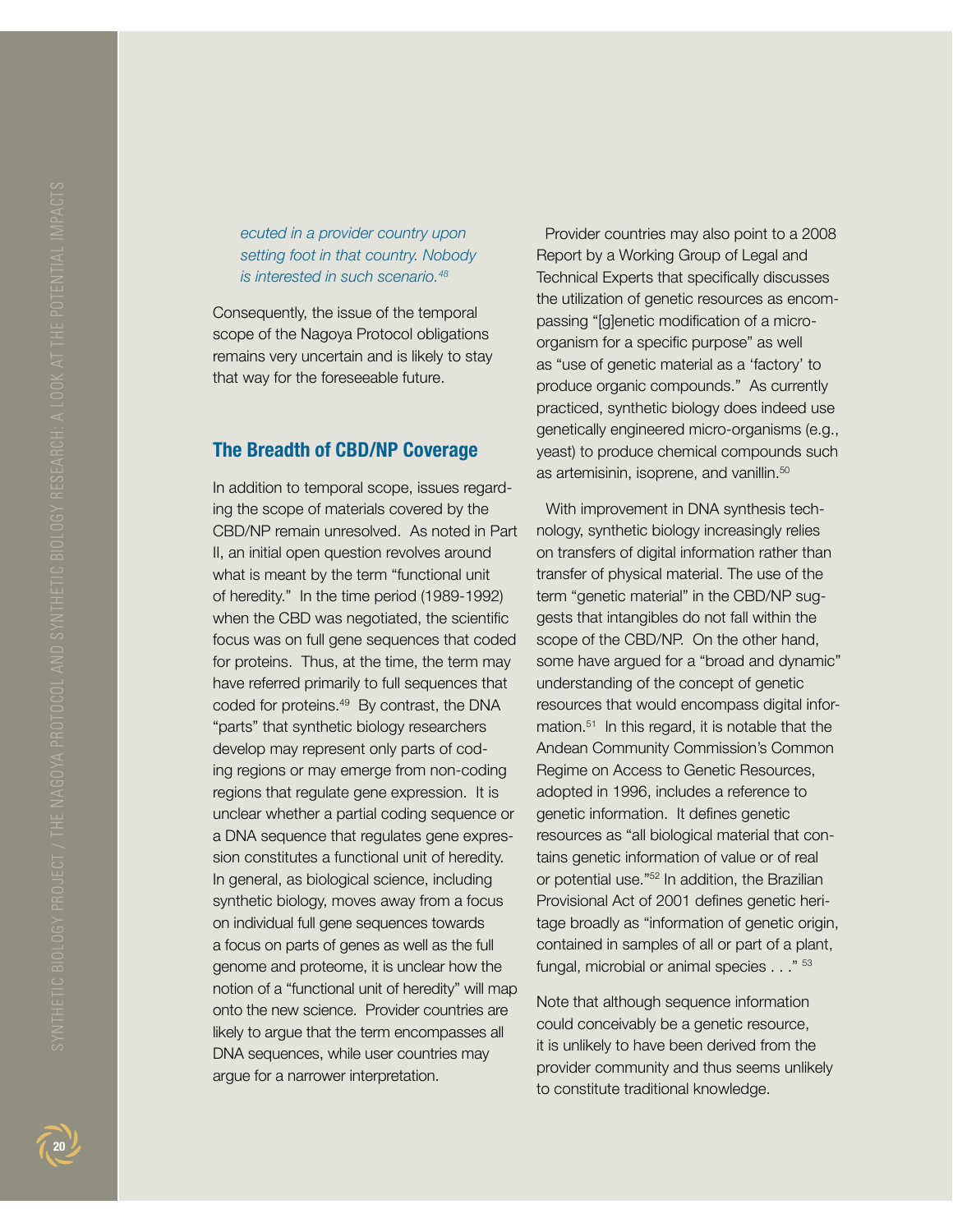If the CBD/NP is deemed to cover sequence information, and access is deemed to occur when that information "crosses a border." (see discussion in Section IV.B), the issue of what constitutes a border becomes an interesting one. User countries, which have pushed for a "crossing the border" definition of access, might try to argue that the movement of digital information out of the country should not be considered the equivalent of crossing a physical border.

Further questions arise in the context of so-called derivatives. As noted, synthetic biology currently uses genetically modified organisms to produce chemicals, such as artemisinin, isoprene, and vanillin, which have natural analogs.<sup>54</sup> Article 2 of the NP defines a derivative as "a naturally occurring biochemical compound resulting from the genetic expression or metabolism of biological or genetic resources, even if it does not contain functional units of heredity." Thus various products of synthetic biology would appear to fall within Article 2. However, derivatives are not explicitly included in the scope of Article 3, and thus commentators differ on whether the NP's obligations should be deemed to extend to them or should be confined to genetic resources.<sup>55</sup>

 Like the controversy over temporal scope, the controversy over the NP's breadth, particularly with respect to derivative products, is likely to pit provider countries against user countries. Provider countries are likely to view any use of genetic resources, even uses much farther down the supply chain in which the original genetic resource has been very substantially modified, or comprises only a very small part of the whole, as triggering ABS obligations. Conversely, countries that limit obligations to the time of accessing the genetic resource may, to some degree, effectively limit the NP's applicability to derivative products, as later uses of the resources simply will not be known at the time the genetic resource is accessed and the ABS agreement is drawn up. Making the NP applicable to derivative products could have the negative effect of dis-incentivizing the use of genetic resources in research and commercialization endeavors. By the same token, denying the applicability of the NP to derivative products could result in provider countries making access requirements more onerous which could dis-incentivize research into previously un-accessed genetic resources.

One NP bright spot for researchers is the Article 8 provision requiring Parties to create "simplified measures on access for non-commercial research purposes." This provision was included in recognition of the need for streamlined access to genetic resources for initiatives such as the International Barcode of Life (iBOL) project on DNA barcoding species identification efforts.<sup>56</sup> Article 8 does suggest, however, that a change in the nature of such research from non-commercial to commercial would need to be addressed.

### **Relevance for Researchers**

Article 15 of the NP requires each party to take appropriate measures to ensure that genetic resources utilized within its jurisdiction have been accessed in compliance with the PIC/ABS domestic legislation of the providing country and that mutually agreed terms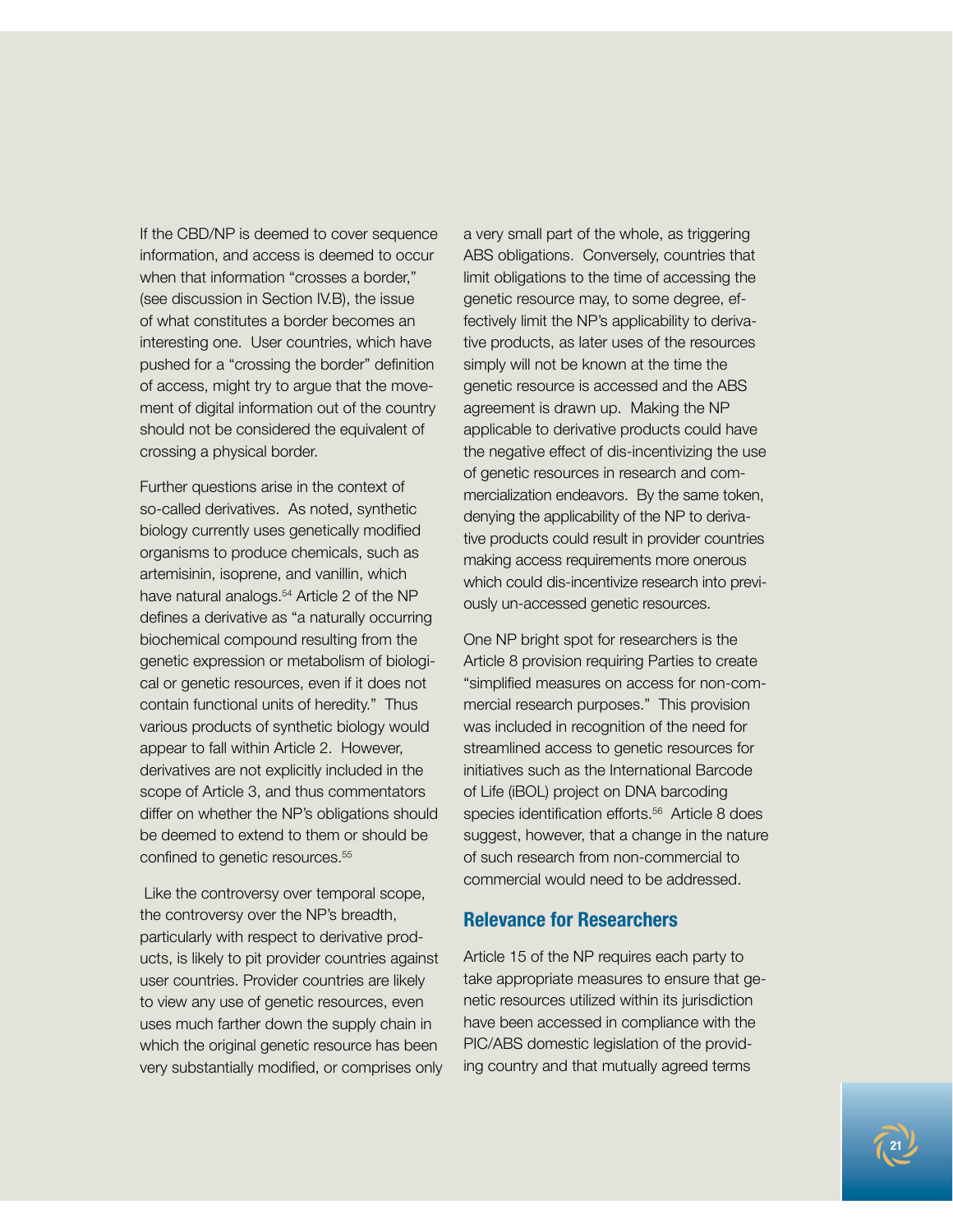(MATs) have been established. Because the United States is not a party to the NP, it is not likely to impose any such requirement for the use of genetic resources. Nevertheless, U.S. researchers entering provider countries, seeking to obtain new genetic resources from such countries, or even seeking to obtain intellectual property rights in any country (including a user country) that has PIC/ABS legislation over inventions developed with genetic resources accessed and/or used in violation of a provider country's domestic legislation, may be subject to the range of legal action specified in such legislation, including, in some cases, imprisonment. Consequently, researchers in the United States would be well-advised to:

**•**  Inquire as to the origin of genetic resources used in research and seek to comply with the domestic legislation of the identified provider country regarding PIC/ABS/ MAT (the ABS Handbook provides a "best practices" approach).

- Continue to monitor the development of both NP implementing legislation in member countries and the COP exploration of emerging issues under COP Decisions VIII/10 and XI/11, including synthetic biology and its relation to the NP. Both in the submissions to the COP and in the choice of agenda items for future DOP meetings.<sup>57</sup>
- **Provide input and advice to legislators** in user and provider countries who are drafting NP implementing legislation to ensure concerns regarding synthetic biology coverage, and temporal scope are considered and addressed.



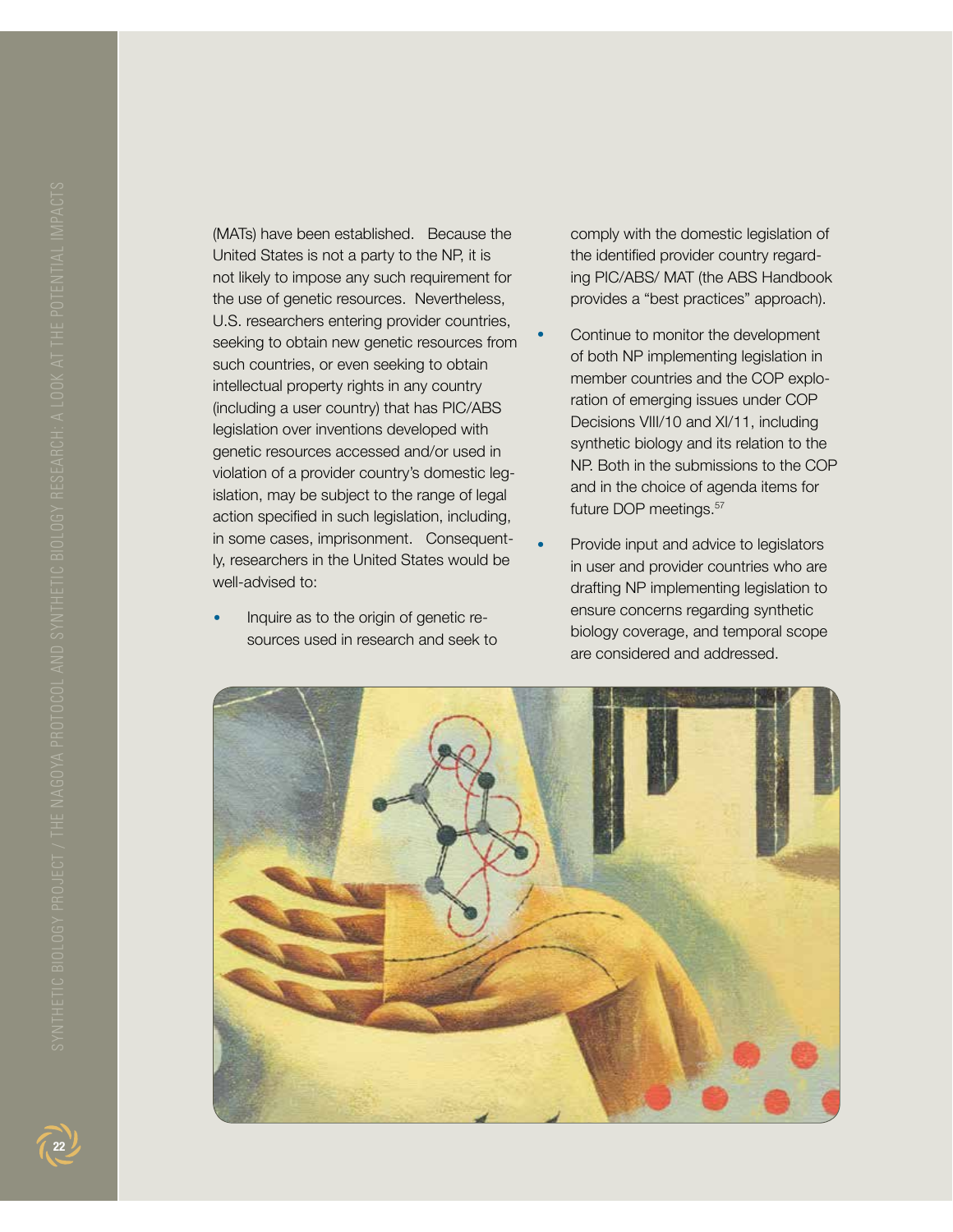### **Box 2**

### **India's Biodiversity Act**

The Biodiversity Act provides in part:

"6. (1) No person shall apply for any intellectual property right by whatever name called in or outside India for any invention based on any research or information on a biological resource obtained from India without obtaining the previous approval of the National Biodiversity Authority before making such application:

Provided that if a person applies for a patent, permission of the National Biodiversity Authority may be obtained after the acceptance of the patent but before the sealing of the patent by the patent authority concerned.

(2) The National Biodiversity Authority may, while granting the approval under this section, impose benefit sharing fee or royalty or both or impose conditions including the sharing of financial benefits arising out of the commercial utilisation of such rights.

. . . .

### Penalties.

55. (1) Whoever contravenes or attempts to contravene or abets the contravention of the provisions of section 3, section 4, or section 6 shall be punishable with imprisonment for a term which may extend to five years, or with fine which may extend to ten lakh rupees and where the damage caused exceeds ten lakhs such fine may be commensurate with the damage caused, or with both . . .

 57. (1) Where an offence or contravention under this Act has been committed by a company, every person who at the time the offence or contravention was committed was in charge of, and was responsible to the company for the conduct of the business of the company, as well as the company, shall be deemed to be guilty of the offence or contravention and shall be liable to be proceeded against and punished accordingly:

. . . .

Provided that nothing contained in this sub-section shall render any such person liable to any punishment provided in this Act, if he proves that the offence or contravention was committed without his knowledge or that he had exercised all due diligence to prevent the commission of such offence or contravention."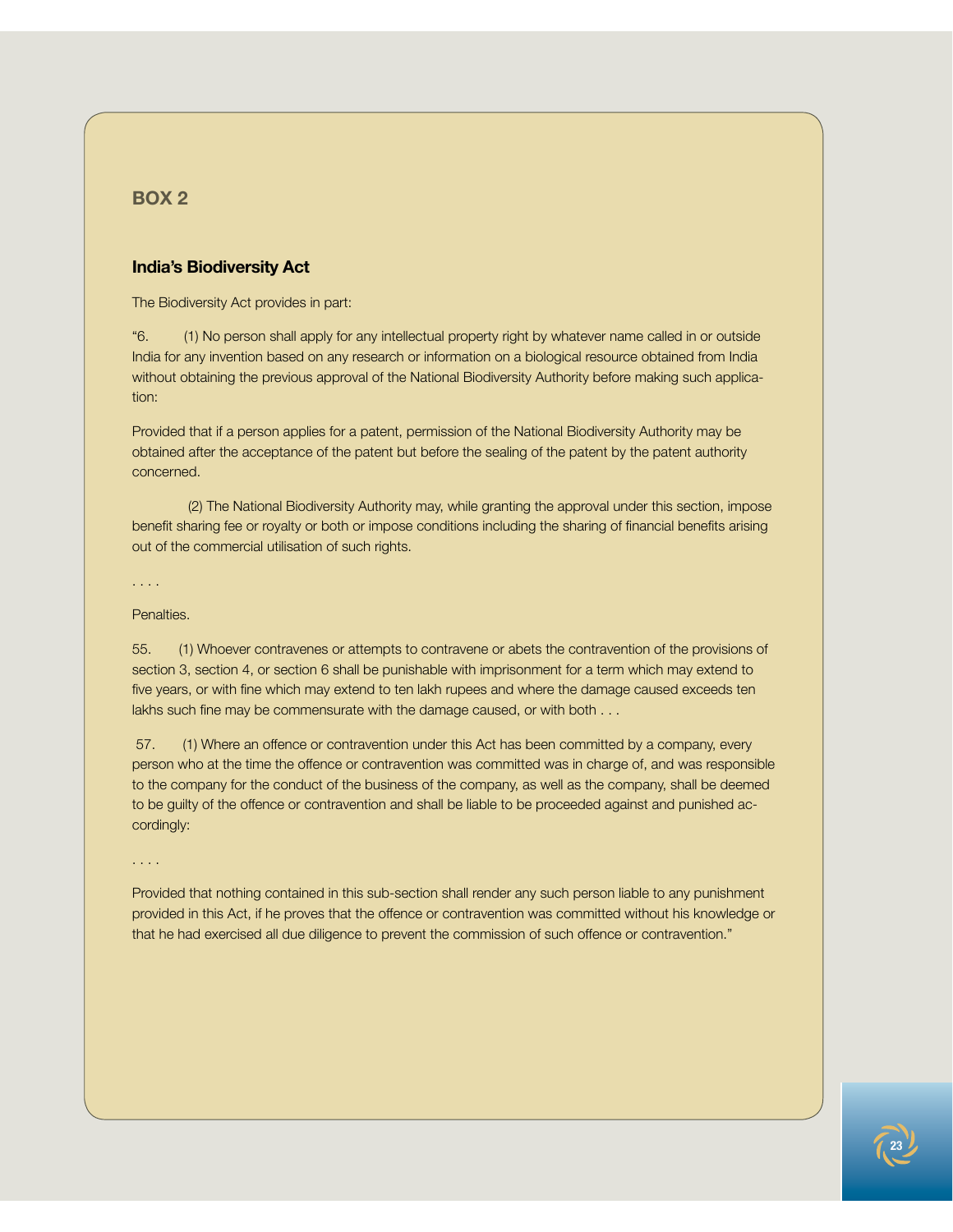Significant genetic resources will have been accessed in provider countries prior to the entry into force of the NP (and others even before the CBD). But new utilization of many of those resources, currently held in gene or seed banks, botanical gardens, or private collections outside the provider country, will take place only after the effective date of the NP. Consequently, until countries agree on the temporal scope of NP obligations (i.e., whether they apply only to materials accessed in a member country after ratification of the NP or also to genetic materials accessed before, but utilized after, ratification of the NP), there will continue to be a lack of uniformity and legal uncertainty for researchers using genetic resources in their work. Moreover, failure to comply with the ABS/PIC provisions of any country may affect the ability of researchers to obtain IP rights, certain kinds of funding, or other benefits in jurisdictions such as the EU.

Synthetic biology researchers, who often work on DNA sequences that do not code for a full protein, or with genetic information only, face additional uncertainty. Neither the CBD nor the NP defines "functional units of heredity." Thus it is unclear whether all categories of DNA sequences are covered. In addition, important questions regarding the reach of the CBD/NP into intangible genetic information or so-called derivative products remain unanswered.

Implementation of the Nagoya Protocol by member countries is in its infancy, thus many questions regarding how the agreement will be implemented cannot currently be answered. This can be seen as an opportunity however, for researchers and other interested parties to actively engage the political process in particular countries to provide input into how the NP should be implemented.

 $24$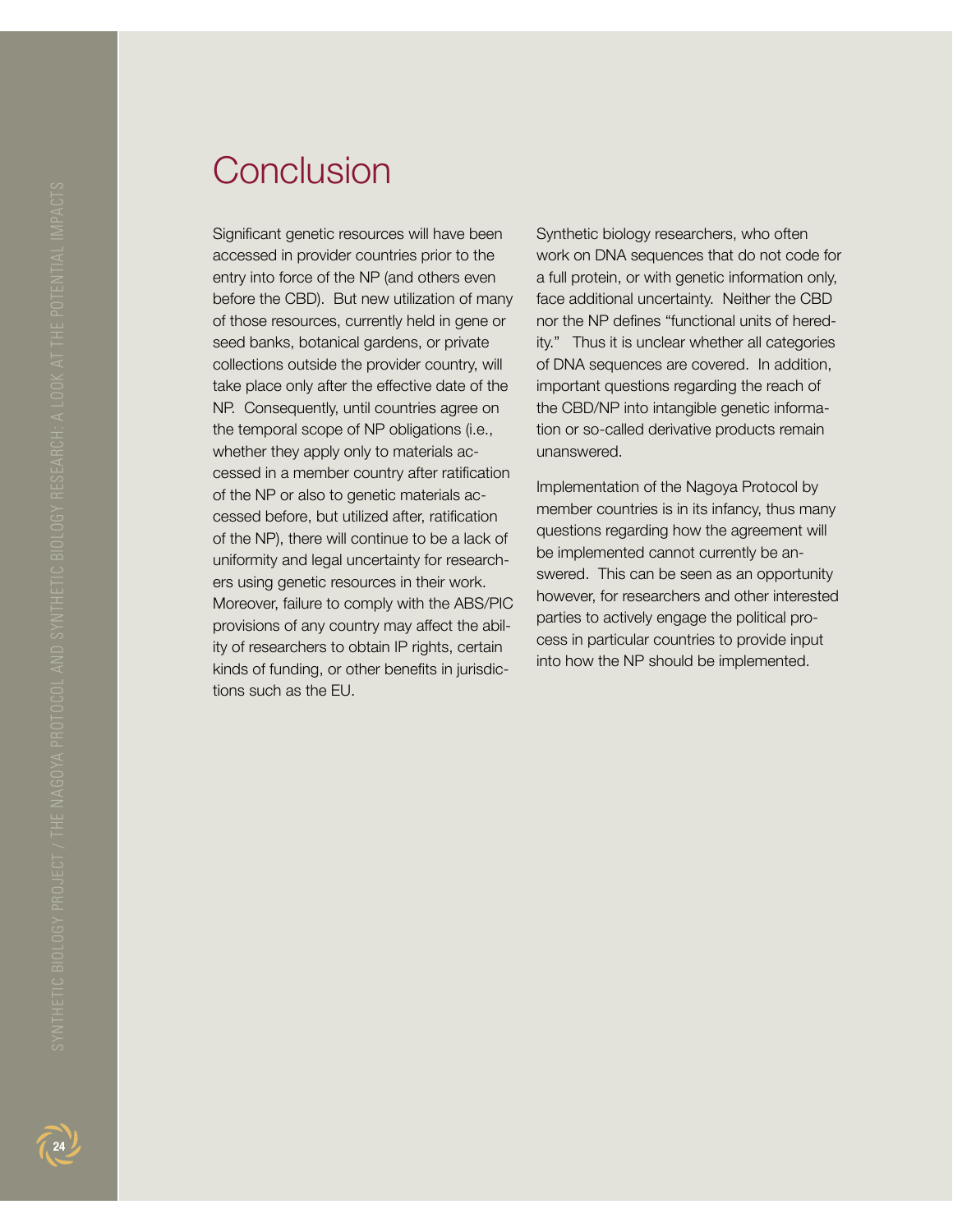# Appendix

### **Bonn Guidelines**

A major achievement of COP VI was the adoption of the Bonn guidelines on access to genetic resources and the fair and equitable sharing of the benefits arising from their utilization (see Decision VI/24).

The Guidelines were recognized as a useful first step of an evolutionary process in the implementation of relevant provisions of the Convention related to access to genetic resources and benefit-sharing. They will be kept under review by the COP and the need for their further refinement will be considered on the basis of relevant developments under the Convention, including those on issues such as traditional knowledge and technology transfer.

The guidelines should assist Parties, Governments and other stakeholders in developing an overall access and benefit-sharing strategy, and in identifying the steps involved in the process of obtaining access to genetic resources and benefit-sharing. More specifically, these voluntary guidelines are meant to assist Parties, Governments and other stakeholders when establishing legislative, administrative or policy measures on access and benefit-sharing and/or when negotiating contractual arrangements for access and benefit-sharing.

Parties and relevant organizations have been invited to provide financial and technical assistance to support developing countries, in particular least developed countries, small island developing states, as well as countries with economies in transition, in implementing the Bonn Guidelines.

The second meeting of the Ad Hoc Openended Working Group on Access and Benefit-sharing, held in Montreal from 1 to 5 December 2003, considered experience gained from the use of the Bonn Guidelines, based on information shared by Parties and stakeholders.

The Conference of the Parties at its seventh meeting, in Decision VII/19 addressed the Bonn Guidelines under section A. The COP recognized "that the Guidelines are making a useful contribution to the development of national regimes and contractual arrangements for access and benefit-sharing and to the implementation of the objectives of the Convention". It also recognized that some developing countries had encountered constraints due to inadequate capacity to fully utilize the guidelines in the formulation of their national access and benefit-sharing legislation. Parties, Governments, indigenous and local communities and all relevant stakeholders were invited to continue to promote the wide implementation of the voluntary Bonn Guidelines. They were also encouraged to submit further information on relevant experience and lessons learned, including successes and constraints, in the implementation of the Guidelines. The Executive Secretary is to make this information available through appropriate means, including the Clearing House Mechanism of the Convention. Other issues of relevance to the Bonn Guidelines were also addressed by the Conference of the Parties in Decision VII/19, such as the use of terms, and other approaches, complementary to the Bonn Guidelines to assist with the implementation of the ABS provisions of the Convention.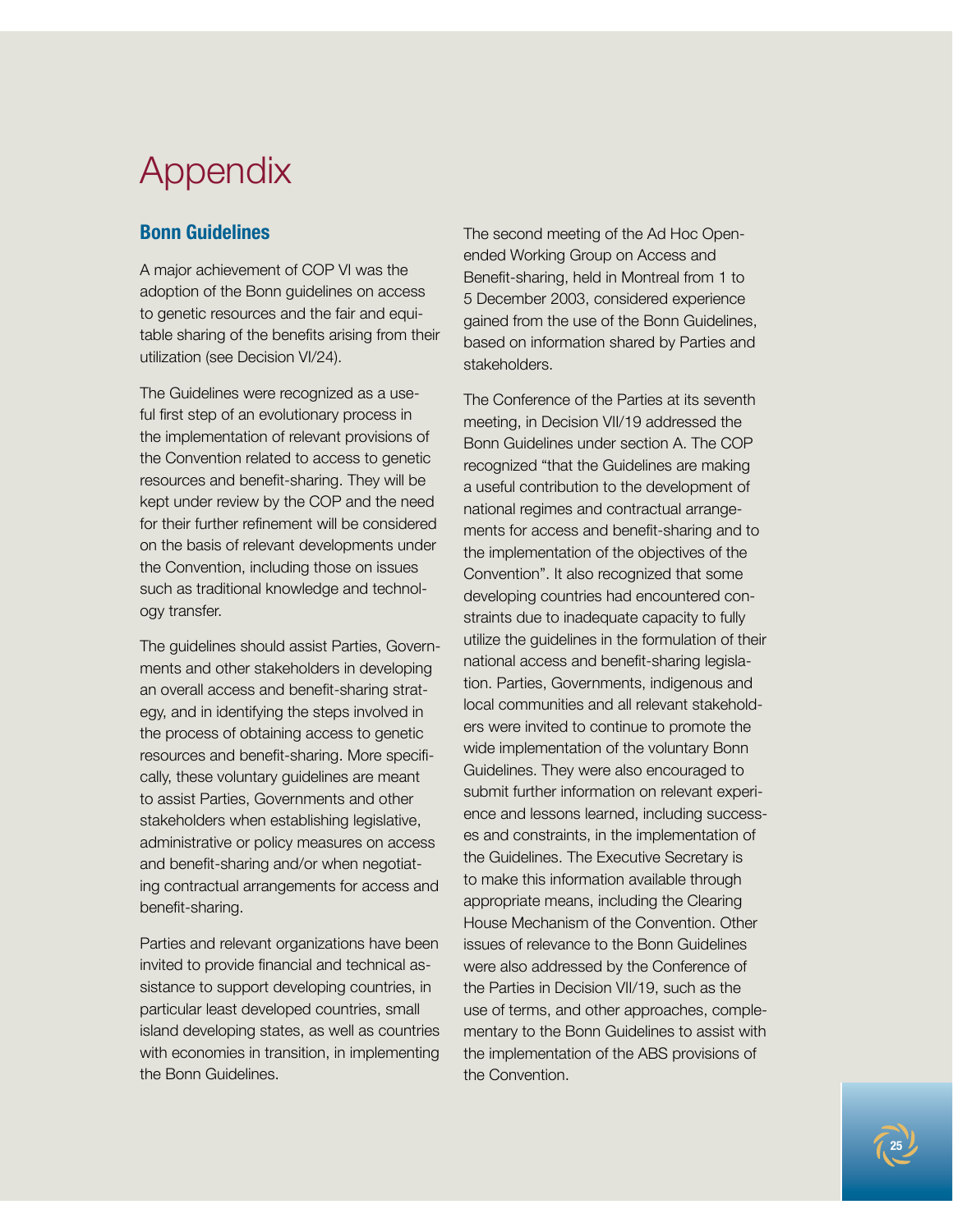# Appendix (continued)

At its eighth meeting, in decision VIII/4 B, the Conference of the Parties noted the progress already accomplished and urged Parties to continue implementing the Bonn Guidelines and to share experiences and lessons learned in their implementation as well as in the development and implementation of national and sub-national measures. Information provided to the Secretariat related to the implementation of the Bonn Guidelines has been compiled in information documents.58



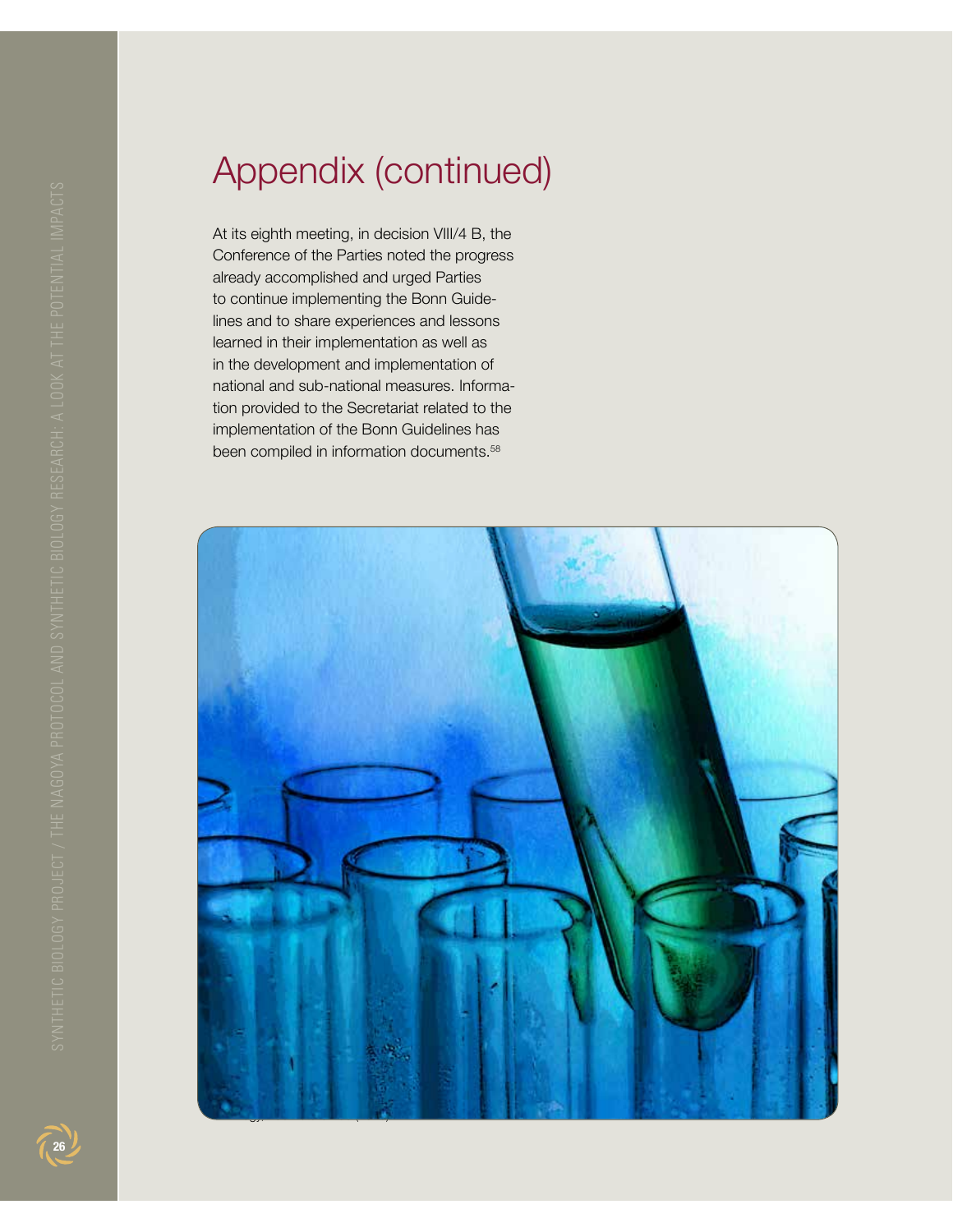# **Endnotes**

- 1 Drew Endy, Foundations for Engineering Biology, 483 Nature 449 (2005).
- 2 Roberta Kwok, Five Hard Truths for Synthetic Biology, 463 Nature 288 (2010).
- 3 Brent Erickson, Rina Singh, and Paul Winters, Synthetic Biology: Regulating Industry Uses of New Biotechnologies, 333 *Science* 1254 (2011).
- 4 *See, e.g.,* BioFab, www.biofab.org
- 5 For an overview of recent trends in the cost of DNA synthesis and sequencing, see Rob Carlson, Cost Per Base of DNA Sequencing and Synthesis, October 2012, available at htt://www.synthesis.cc
- 6 For clarity and ease of use, a glossary of terms is provided at the front of this Report, with definitions gleaned from the CBD and Nagoya Protocol.
- 7 Morten Walloe Tvedt and Tomme Young, Beyond Access: Exploring Implementation of the Fair and Equitable Commitment in the CBD 54 (noting this point).
- 8 Convention on Biological Diversity, art. 1, June 5, 1992, 1760 U.N.T.S. 143, 144.
- 9 Convention on Biological Diversity, art. 15, June 5, 1992, 1760 U.N.T.S. 143, 152; *see also* Cynthia M. Ho, *Biopiracy and Beyond: A Consideration of Socio-Cultural Conflicts with Global Patent Policies*, 39 U. Mich. J. L. Reform, 433, 473 (2006).
- 10 The Word Spy, http://www.wordspy.com/words/ biopiracy.asp. For examples and discussions of perceived instances of biopiracy, see Lorna Dwyer, Biopiracy, Trade, and Sustainable Development, 19 COLO. J. INT'L ENVTL. L. & POL'Y 219, 227 (2008); Kaitlin Mara, Indigenous Groups Express Concerns On IP Protection Of Their Knowledge, INTEL. PROP. WATCH, Mar. 3, 2008, http://www.ip-watch.org/weblog/2008/03/03/ indigenous-groups-express-concerns-on-ip-protection-of-their-knowledge/.
- 11 The Convention on Biological Diversity (June 5, 1992), Articles 8, 15, 1760 U.N.T.S. 143, 152.
- 12 David J. Bederman, International Law Frameworks, 151-152 (Foundation Press 2001).

As explained by David Bederman:

"There has long been a debate about the incorporation of international law into domestic law. The two sides in this polemic have been given

the unfortunate names of monist and dualists. [M]onism is the idea that international law and domestic law are parts of the same legal system, but that international law is higher in prescriptive value than national law. Dualism is the position that international law and municipal law are separate and distinct legal systems which operate on different levels and that international law can only be enforced in national law if it is incorporated or transformed."

- 13 See Frederick M. Abbott, Thomas Cottier, and Francis Gurry, InternationAl Intellectual Property in an Integrated World Economy, 101 (2d Ed., Wolters Kluwer 2011).
- 14 For more on the Cartagena Protocol on Biosafety to the Convention on Biological Diversity, which governs the movements of living modified organisms (LMOs), produced by biotechnology, across national boundaries, see http://bch.cbd. int/protocol/background/. For information on the Nagoya – Kuala Lumpur Supplementary Protocol on Liability and Redress to the Cartagena Protocol on Biosafety which deals with compensation for damage caused by the trans-boundary movement of LMOs, see http://bch.cbd.int/protocol/supplementary/.
- 15 For more on the Bonn Guidelines, which were considered an important first step in implementing the ABS provisions of the CBD, see http://www. cbd.int/abs/bonn/default.shtml.
- 16 *See* European Commission, Proposal for a Regulation of the European Parliament and of the Council on Access to Genetic Resources and the Fair and Equitable Sharing of Benefits arising from their Utilization in the Union, 2 (2012), available at http://www.cbd.int/doc/measures/abs/post-protocol/msr-abs-eu-en.pdf.
- 17 Thomas Geiber, Sonia Peña Moreno, Mattias Åhrén, Jimena Nieto Carrasco, Evanson Chege Kamau, Jorge Cabrera Medaglia, Maria Julia Oliva and Frederic Perron-Welch in cooperation with Natasha Ali and China Williams., *An Explanatory Guide to the Nagoya Protocol on Access and Benefit-sharing*, 18 (IUCN Environmental Policy and Law Paper No. 83, 2012) [hereinafter "Greiber, Explanatory Guide"].
- 18 *See* CBD Art. 32.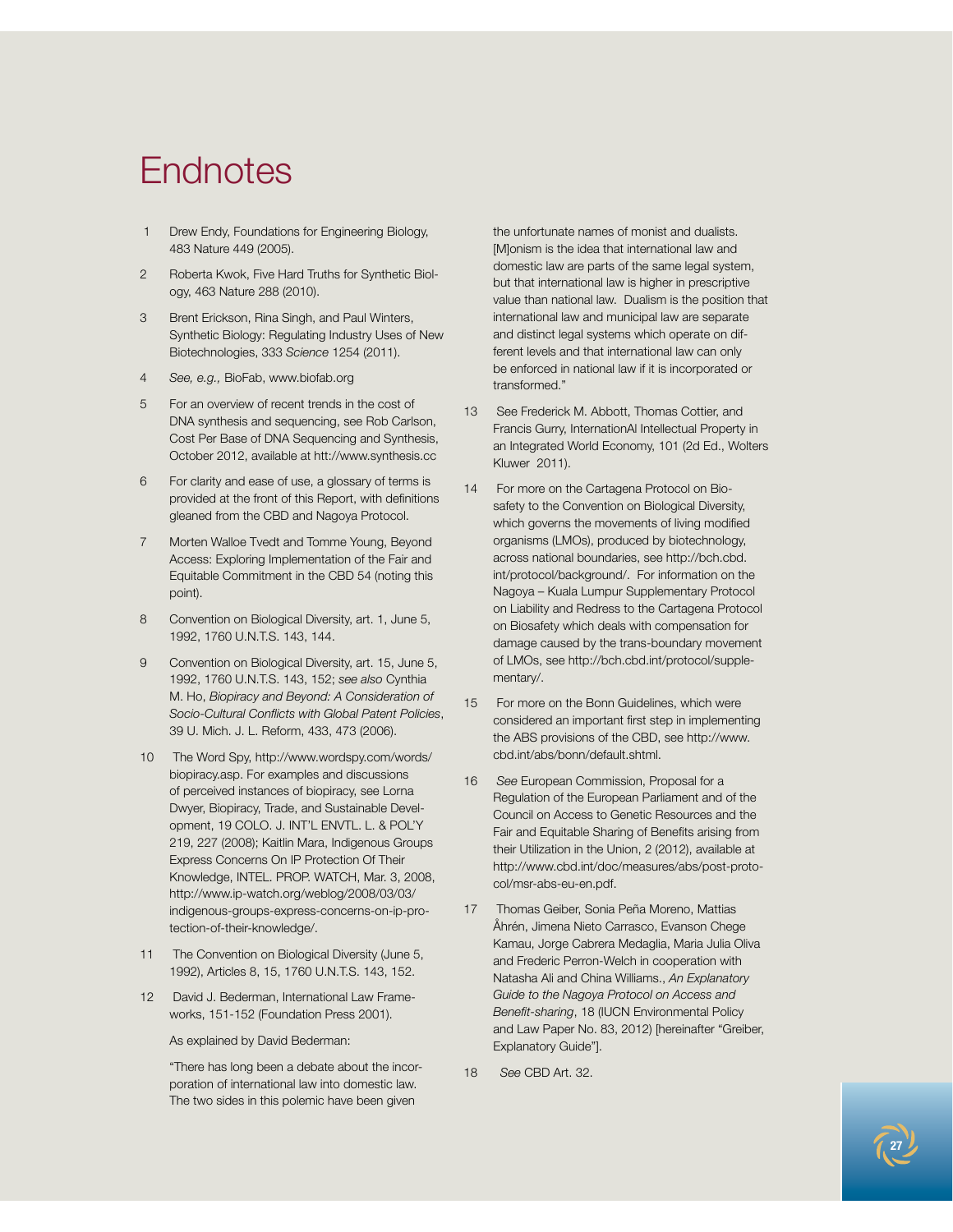- 19 *See* European Commission, Proposal for a Regulation of the European Parliament and of the Council on Access to Genetic Resources and the Fair and Equitable Sharing of Benefits arising from their Utilization in the Union, 3 (2012), available at http://www.cbd.int/doc/measures/abs/post-proto col/msr-abs-eu-en.pdf
- 20 Such a certificate is basically a permit containing the issuing authority, date of issuance, identifica tion of the provider, PIC grantee, genetic resource covered, intended use (commercial or noncommercial), some unique identifier, and MAT/PIC confirmation. Art. 17(4).
- 21 *See* Greiber, Explanatory Guide, at 80.
- 22 Report of the Meeting of the Group of Legal and Technical Experts on Concepts, Terms, Working Definitions and Sectoral Approaches, UNEP/CBD/ WG-ABS/7/2, 12 December 2008, available at http://www.cbd.int/doc/?meeting=ABSGTLE-01.
- 23 *See* REPORT OF THE ELEVENTH MEETING OF THE CONFERENCE OF THE PARTIES TO THE CONVENTION ON BIOLOGICAL DIVERSITY (Dec. 5, 2012), available at http://www.cbd.int/doc/ meetings/cop/cop-11/official/cop-11-35-en.pdf. In particular, the Decision noted "the need to consider the potential positive and negative impacts of com ponents, organisms and products resulting from synthetic biology techniques on the conservation and sustainable use of biodiversity." Id. at 141.
- 24 *See* draft reports available under "New and Emerging Issues, available at http://www.cbd.int/ emerging/.
- 25 As discussed in Section IV.C, however, some broad language in the Andean Community Com mission's Common Regime on Access to Genetic Resources seems more amenable to possible stretching to include the types of informational inputs used in synthetic biology. Also, the Brazil ian Provisional Act of 2001 does define genetic heritage broadly as "information of genetic origin, contained in samples of all or part of a plant, fungal, microbial or animal species, in the form or molecules or substances originating in the metabo lism of these living beings, and in extracts obtained from in situ conditions, . . ." Brazilian Provisional Act, No. 2,186-16, Title II, Art. 7, August 23, 2001.
- 26 See "List of Countries and Regions with Mea sures," available at http://www.cbd.int/abs/

measures/groups.shtml. However, a report from an officer in the Chinese State Environmental Protection Administration asserts that by 2007, 147 countries had completed their CBD-mandated National Biodiversity Strategy and Action Plans. *See* Cai Lee, China Biodiversity Strategy and Action Plan, available at http://www.7c.gov.cn/ color/DisplayPages/download/pdf/06en.pdf.

- 27 *See, e.g.*, Measures for the Examination and Approval of Entry and Exit and the Foreign Coop erative Research on the Application of Genetic Resources of Livestock and Poultry, Art. 7 (2008) (requiring an application and benefit sharing plan be submitted in order to export livestock and poultry genetic resources), available at http:// www.cbd.int/doc/measures/abs/msr-abs-cn-en. pdf. See also Minister of Environmental Protection, *China's Fourth National Report on Implementation of the Convention on biological Diversity* (2008), available at http://www.cbd.int/doc/world/cn/cnnr-04-en.pdf (listing the various biodiversity-related laws); and Biodiversity Legislation (China), in THE BERKSHIRE ENCYCLOPEDIA OF SUSTAINABIL - ITY: CHINA, INDIA, AND EAST AND SOUTHEAST ASIA: ASSESSING SUSTAINABILITY (2012), avail able at http://www.clapv.org/UploadFile/2013-01/ E35\_20130104102820963.pdf.
- 28 Yan Wenfeng, NPC Oks New Patent Law, China Rep.: Intell. Prop. (Dec. 31, 2008) http://www.sipo.gov.cn/sipo\_Eng lish/news/ChinaIPNews/2008/200904/ P020090408579902833623.pdf.
- 29 Third Revision of China's Patent Law, Legal Text and Documents on the Drafting Process 2006- 2008, p. 11 available at http://www.ipr2.org/ images/eu\_patent\_law-090805-7-final.pdf
- 30 Implementing Regulations of the Patent Law of the People's Republic of China (2010), available at http://www.ccpitpatent.com.cn/references/ Implementing\_Regulations\_Patent\_Law\_China. htm#ChapterI
- 31 Third Revision of China's Patent Law, Legal Text and Documents on the Drafting Process 2006- 2008, p. 15 available at http://www.ipr2.org/ images/eu\_patent\_law-090805-7-final.pdf. Com ments by the Chinese State Intellectual Property Office (SIPO) on the 2006 draft revised patent law provide some insight into the motivations for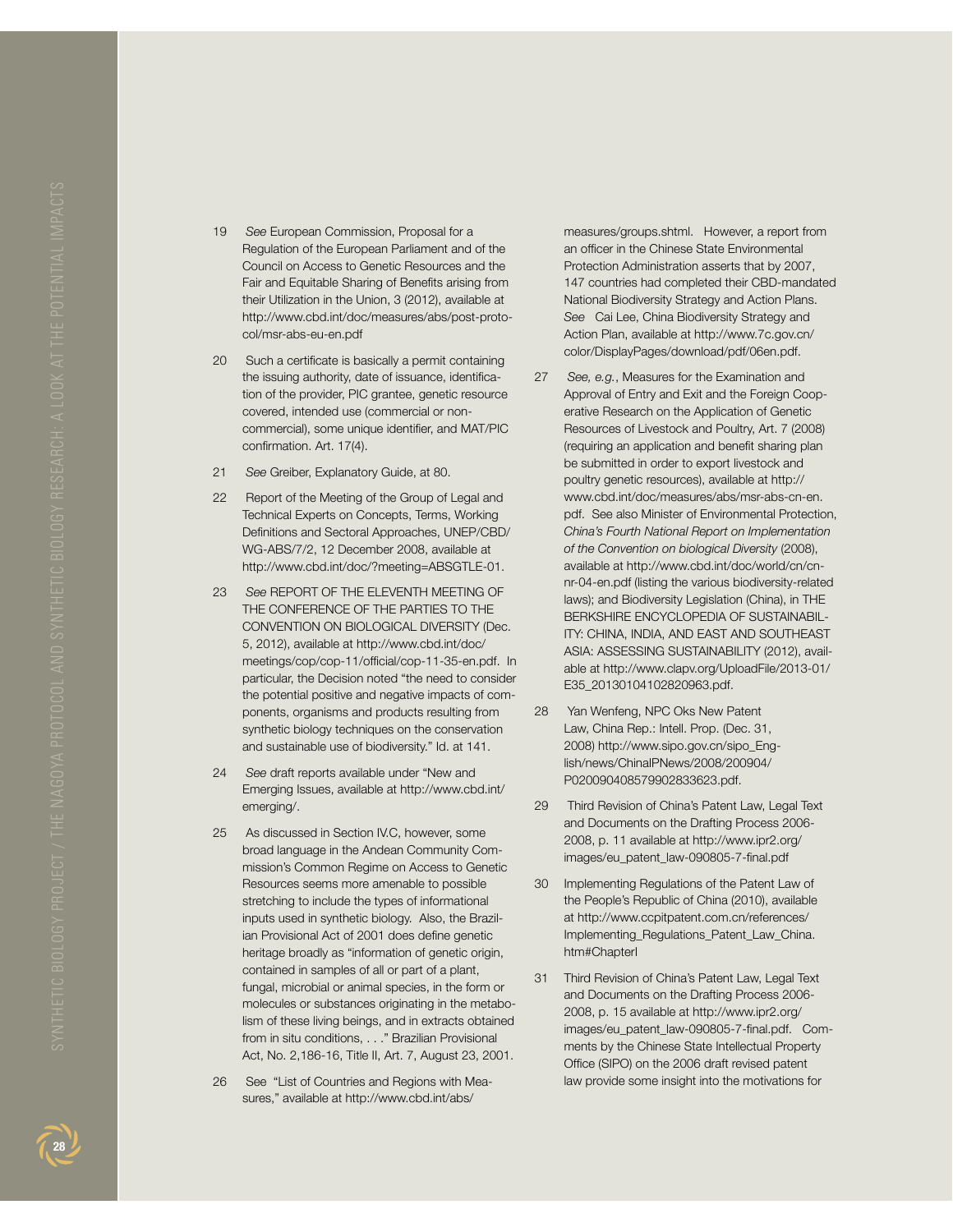Articles 5 and 26. After discussing CBD principles, the comments state:

Measures taken to protect China's genetic resource[s] at least include the following two aspects: . . . establish a management mechanism for genetic resource through special legislation to prevent any person from obtaining China's genetic resource without the approval of the relevant department and impose an administrative fine or even criminal punishment to the violator; and the other is to add relevant provisions to the Patent Law so as to stop the act of illegal obtaining or use of the genetic resource based on which the creations are completed.

Third Revision of China's Patent Law, Legal Text and Documents on the Drafting Process 2006-2008, p. 55 available at http://www.ipr2.org/images/eu\_patent\_law-090805-7-final.pdf.

- 32 Implementing Regulations of the Patent Law of the People's Republic of China (2010), available at http://www.ccpitpatent.com.cn/references/ Implementing\_Regulations\_Patent\_Law\_China. htm#ChapterI
- 33 Brazilian Provisional Act, No. 2,186-16, Title VII, Art. 26, Title VIII, Art. 30, Title IX, Art. 31, August 23, 2001.
- 34 India Biodiversity Act (2002), available at http:// www.grain.org/brl/?docid=322&lawid=1378. *See* also Andean Community Common Regime on Access to Genetic Resources, Decision 391 of 1996, Complementary Provisions, available at http://www.sice.oas.org/trade/JUNAC/decisiones/ DEC391e.asp ("The Member Countries shall not acknowledge rights, including intellectual property rights, over genetic resources, by-products or synthesized products and associated intangible components, that were obtained or developed through an access activity that does not comply with the provisions of this Decision.").
- 35 *See* CBD COP Decision X/1, paragraph 5, October 18-29, 2010..
- 36 Danish Ministry of the Environment, Implementing the Nagoya Protocol, available at http://www.cbd. int/abs/side-events/cop-11/denmark-en.pdf.
- 37 *See* Evanson Chege Kamau, Bevis Fedder and Gerd Winter, The *Nagoya Protocol on Access to Genetic Resources and Benefit Sharing: What is New and What are the Implications for Provider and User Countries and the Scientific Community?*, 6/3 Law, Environment and Development Journal, 246, 254-255 (2010), available at http://www.lead-journal. org/content/10246.pdf.
- 38 Article 28 states:

Unless a different intention appears from the treaty or is otherwise established, its provisions do not bind a party in relation to any act or fact which took place or any situation which ceased to exist before the date of the entry into force of the treaty with respect to that party.

Vienna Convention on the law of Treaties, United Nations, Treaty Series, vol. 1155, p. 331 (1969), available at http://untreaty.un.org/ilc/texts/instruments/english/conventions/1\_1\_1969.pdf.

- 39 See Greiber, *Explanatory Guide,* supra at 72-73.
- 40 Denmark and Norway are not considered predominantly provider countries; however, their legislation makes access or use actionable.
- 41 Tvedt, W..Morten and Ole K. Fauchald. *Implementing the Nagoya Protocol on ABS; A Hypothetical Case Study on Enforcing Benefit Sharing in Norway,*  J. World Intell. Prop., Vol. 14, no. 5, 2011: 385.
- 42 European Commission, Proposal for a Regulation of the European Parliament and of the Council on Access to Genetic Resources and the Fair and Equitable Sharing of Benefits arising from their Utilization in the Union (2012), available at http://www.cbd.int/ doc/measures/abs/post-protocol/msr-abs-eu-en. pdf.
- 43 *Id.* at 7.
- 44 Federal Act on the Protection of Nature and Cultural Heritage (NCHA), Section 3(c), Art. 25(d), draft of 16 May 2012, available at http://www.cbd.int/doc/measures/abs/post-protocol/msr-abs-swt-en.pdf.
- 45 *See* Hiroji Isozaki, Summary of the Views from the Consultative Committee on Major Issues Relevant to the Domestic Measures to be Taken in Japan, slide 5, available at http://www.cbd.int/abs/side-events/ cop-11/japan-en.pdf.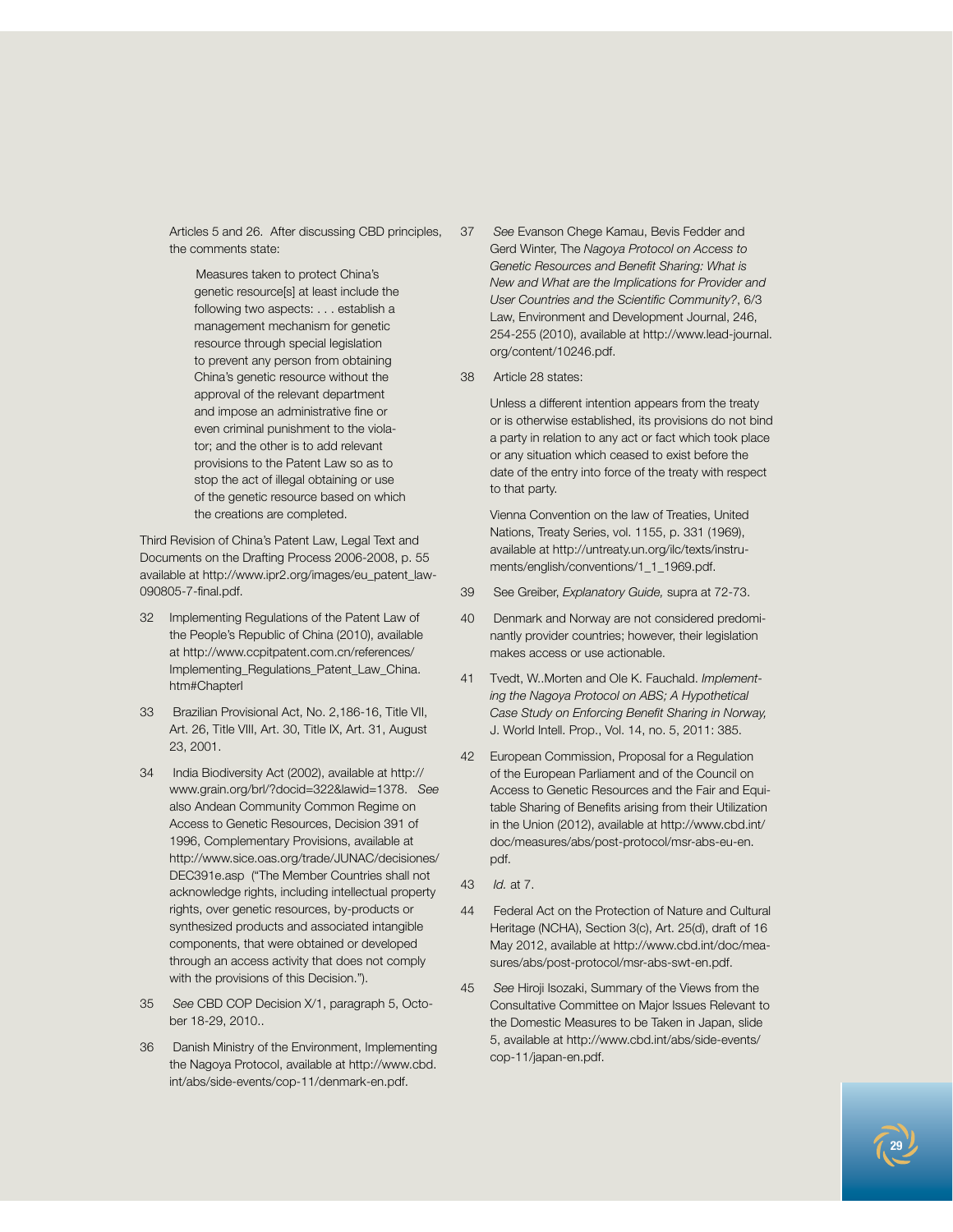- 46 Natural Justice and the Berne Declaration, *Access or Utilisation-What Triggers User Obligations? A comment on the Draft Proposal of the European Commission on the Implementation of the Nagoya Protocol on Access and Benefit Sharing,* (2013), available at http://naturaljustice.org/wp-content/ uploads/pdf/Submission-EU-ABS-Regulation.pdf.
- 47 Geoff Burton and Jorge Cabrera, *ABS Management Tool: Best Practice Standard and Handbook for Implementing Genetic Resource Access and Benefit Sharing Activities*, 59-61 (2012) available at http://www.sib.admin.ch/uploads/media/Updated\_ ABS\_Management\_Tool\_May\_2012\_01.pdf. The ABS Management Tool was prepared by Stratos Inc. with the support of the Swiss State Secretariat for Economic Affairs.
- 48 Natural Justice and the Berne Declaration, *Access or Utilisation-What Triggers User Obligations? A Comment on the Draft Proposal of the European Commission on the Implementation of the Nagoya Protocol on Access and Benefit Sharing,* (2013), available at http://naturaljustice.org/wp-content/ uploads/pdf/Submission-EU-ABS-Regulation.pdf .
- 49 Peter Johan Schei and Morten W. Tvedt, *The Concept of "Genetic Resources" in the Convention on Biological Diversity and How It Relates to A Functional International Regime on Access and Benefit Sharing"* (2010).
- 50 See Report of the Group of Technical and Legal Experts on Concepts, Terms, Working Definitions and Sectoral Approaches, UNEP/CBD/ WG-ABS/7/2, 12 December 2008. Although the Working Group Report is instructive on how terms in the Protocol could be interpreted, it is not a binding document as is the NP itself.
- 51 *See id.*
- 52 Andean Community Commission, Decision 391: Common Regime on Access to Genetic Resources, available at htt://www.sice.oas.org/ trade/JUNAC/decisiones/DEC391e.asp.
- 53 Brazilian Provisional Act, No. 2, 186-16, Title II, Art. 7, August 23, 2001
- 54 *See* ICSWGSB Submission, p. 31 for a list of such chemicals.
- 55 See Greiber, Explanatory Guide, supra at 70.
- 56 See "iBOL, CBD Pledge to Work Together Towards Common Goals," available at http://ibol. org/ibol-cbd-pledge-to-work-together-towardscommon-goals/.
- 57 *See* http://www.cbd.int/emerging/ for progress and submissions relating to new and emerging issues.
- 58 *See:* http://www.cbd.int/doc/meetings/abs/abswg-05/information/abswg-05-inf-02-en.pdf and http:// www.cbd.int/doc/meetings/abs/abswg-05/information/abswg-05-inf-02-add1-en.pdf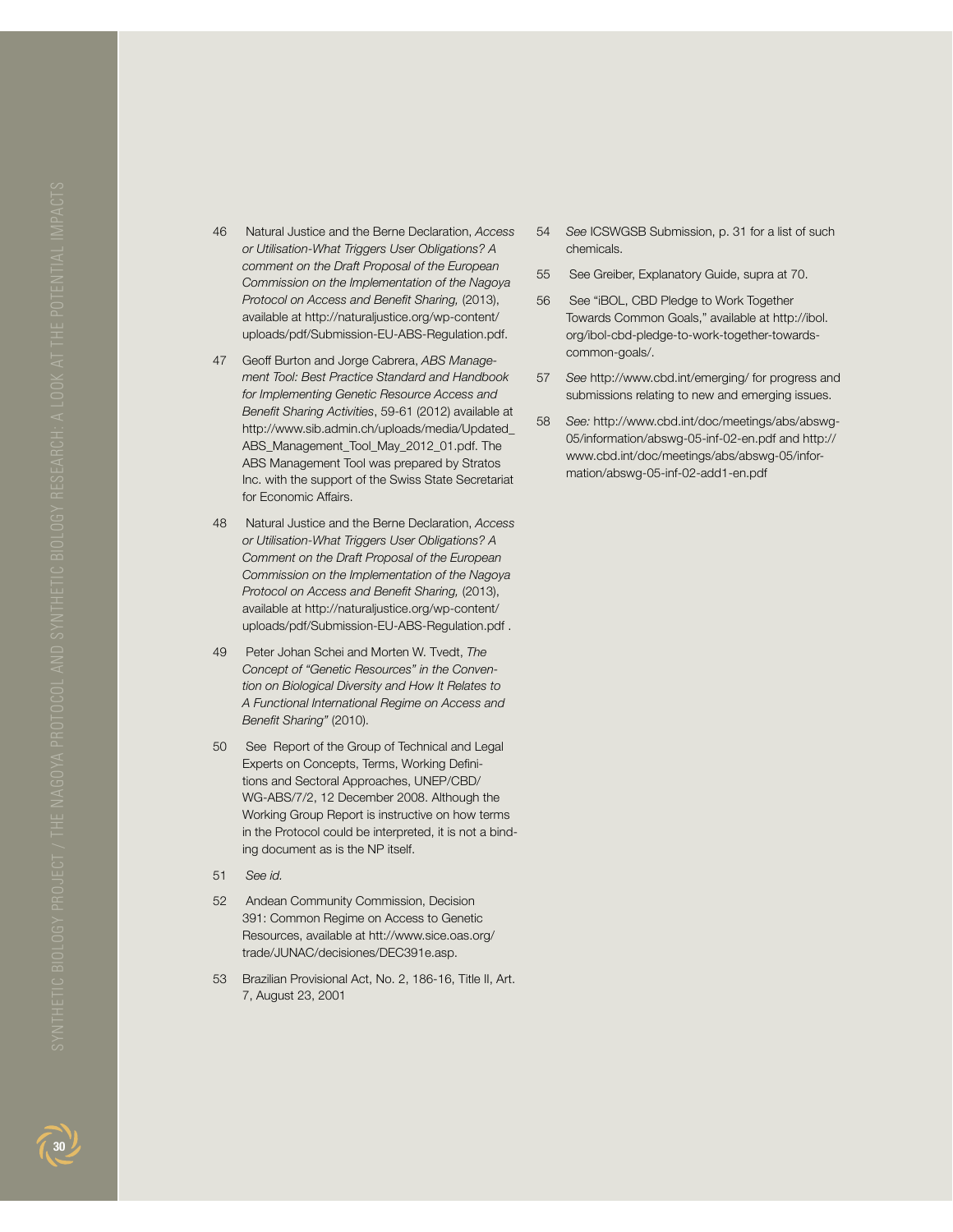### WOODROW WILSON **INTERNATIONAL** CENTER for scholars

### BOARD OF TRUSTEES

Thomas Nides **Chair** 

Sander R. Gerber Vice Chair

Jane Harman Director, President and CEO

### Public Members

James H. Billington, Librarian of Congress; John F. Kerry, Secretary, U.S. Department of State; G. Wayne Clough, Secretary, Smithsonian Institution; Arne Duncan, Secretary, U.S. Department of Education; David Ferriero, Archivist of the United States; Fred P. Hochberg, Chairman and President, Export-Import Bank; Carole Watson, Acting Chairman, NEH; Kathleen Sebelius, Secretary, U.S. Department of Health and Human Services

### Private Citizen Members

Timothy Broas, John T. Casteen III, Charles Cobb, Jr., Thelma Duggin, Carlos M. Gutierrez, Susan Hutchison, Barry S. Jackson

### Wilson National Cabinet

Eddie & Sylvia Brown, Melva Bucksbaum & Raymond Learsy, Ambassadors Sue & Chuck Cobb, Lester Crown, Thelma Duggin, Judi Flom, Sander R. Gerber, Ambassador Joseph B. Gildenhorn & Alma Gildenhorn, Harman Family Foundation, Susan Hutchison, Frank F. Islam, Willem Kooyker, Linda B. & Tobia G. Mercuro, Dr. Alexander V. Mirtchev, Wayne Rogers, Leo Zickler

The Synthetic Biology Project was established in August 2008 at the Woodrow Wilson International Center for Scholars. The Project aims to foster informed public and policy discourse concerning the advancement of synthetic biology—an emerging interdisciplinary field that uses advanced science and engineering to make or re-design living organisms, such as bacteria, so that they can carry out specific functions. Synthetic biology involves making new genetic code, also known as DNA, which does not already exist in nature.

Work of the Synthetic Biology Project is supported by a grant from the Alfred P. Sloan Foundation.

For more information about the Project visit: www. synbioproject.org

### The WOODROW WILSON INTERNATIONAL CENTER

FOR SCHOLARS is the living, national memorial to President Wilson established by Congress in 1968 and headquartered in Washington, D.C. The Center establishes and maintains a neutral forum for free, open and informed dialogue. It is a nonpartisan institution, supported by public and private funds and engaged in the study of national and international affairs.